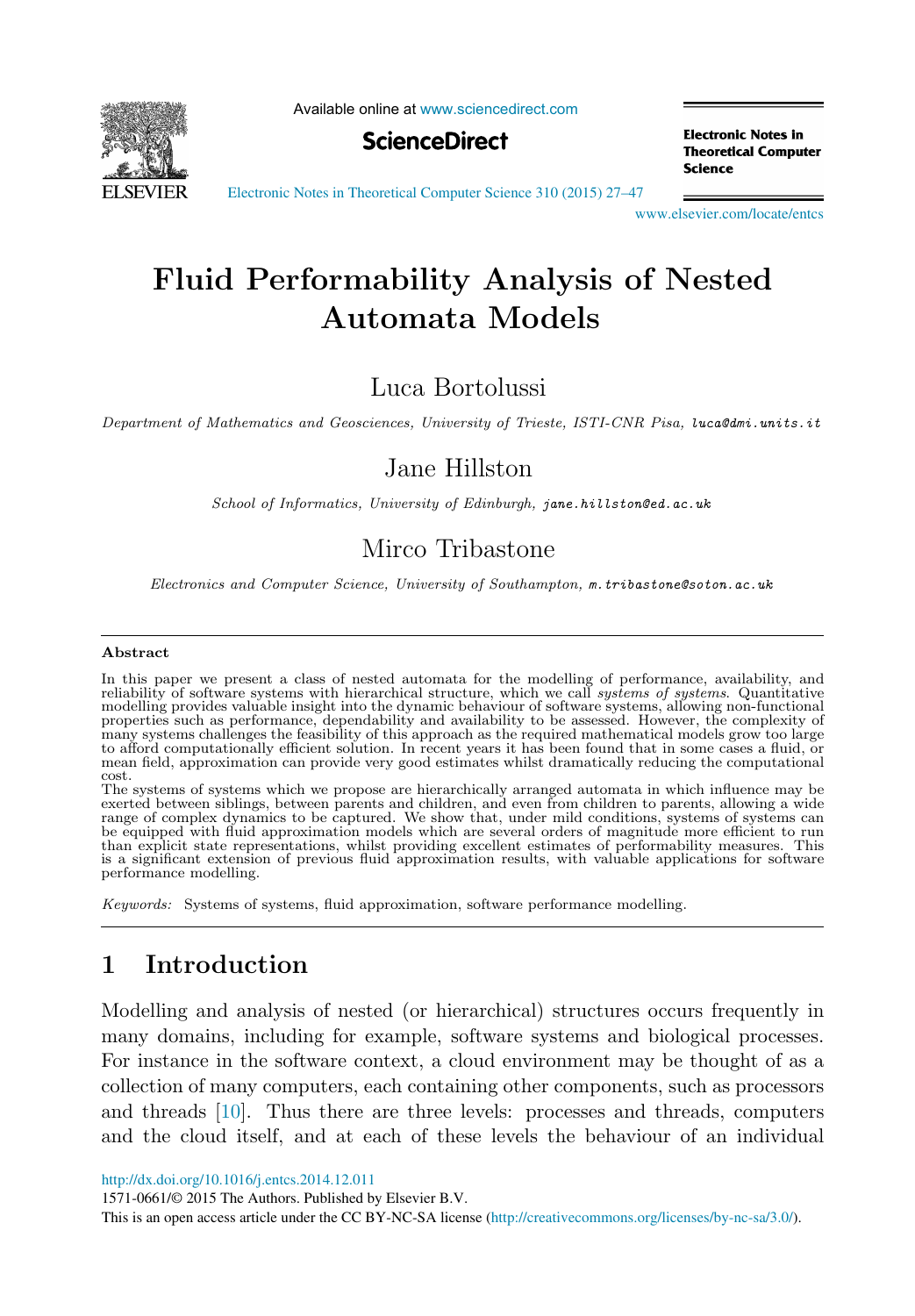entity can be described by an automaton. Note that the hierarchical nesting in these systems is genuinely *structural* and not an abstraction used to hide detail as is done, for example, in UML state machines. The organisational complexity of these systems means that it is hard to predict their behaviour and it is imperative that performance and reliability characteristics are investigated prior to deployment. When formal reasoning about these systems is performed with reactive models based on a discrete state-space representation, the problem size grows extremely quickly with the population of components, making the analysis infeasible in practice.

In this paper, we present a Markov model of nested automata which we call *system of systems*. Automata are hierarchically organised in a tree (Fig.1 a)); the behaviour of an automaton can be affected by the state of its siblings (*horizontal interaction*; Fig.1 c)). Each automaton contains other automata, and the dynamics of a parent may have an impact on that of its children, and vice versa (*vertical interaction*; Fig.1 d)). Each node of the tree is assigned a multiplicity, which indicates how many copies of the stochastic automaton are present in the system of systems *within each copy* of its parent automaton (Fig.1 b)).

Nested Markov models have previously been proposed as a good model for hierarchically organised software systems, but limited progress has been made against the heavy computational costs due to layering and large multiplicities. Previously proposed techniques seek to exploit symmetries but still yield a Markov chain. For example, Buchholz exploits Kronecker algebra with hierarchical models that can express certain classes of stochastic Petri nets and queueing networks, but his work is limited to only two levels of nesting [\[4,](#page-19-0) [5\]](#page-19-0). Lanus and Trivedi consider a class of hierarchical Markov models where the states of automata of arbitrary size can be partitioned in such a way that a reduced model can be constructed which preserves steady-state reward measures of availability and performance [\[11\]](#page-20-0). However, the state space size of the CTMC is still dependent (exponentially in the worst case) on the number of so-reduced automata.

In this paper, we introduce a mean-field approximation based on a system of ordinary differential equations (ODEs) which initially associates an equation with each element of the CTMC state descriptor, estimating the expectation. Unfortunately, the state descriptor grows exponentially with the number of levels and polynomially with the branching level in the class tree, the number of automata in each class, and the number of states of each automata class. This clearly hinders even the applicability of fluid models for nested systems of moderate size. To address this issue, we exploit a property of symmetry between such equations which, informally, shows that two distinct equations for any two automata copies of the same kind (i.e., belonging to the same node in the tree) yield the same ODE solution. Thus, a significant reduction of the ODE system size is possible by considering a representative set of equations for each node in the tree, independently from all the multiplicities involved.

The basic result of ODE symmetry is analogous to [\[15\]](#page-20-0), which establishes a form of ODE lumpability in the context of the Markovian process algebra PEPA [\[9\]](#page-20-0). In this respect, this paper represents a significant improvement owing to its generality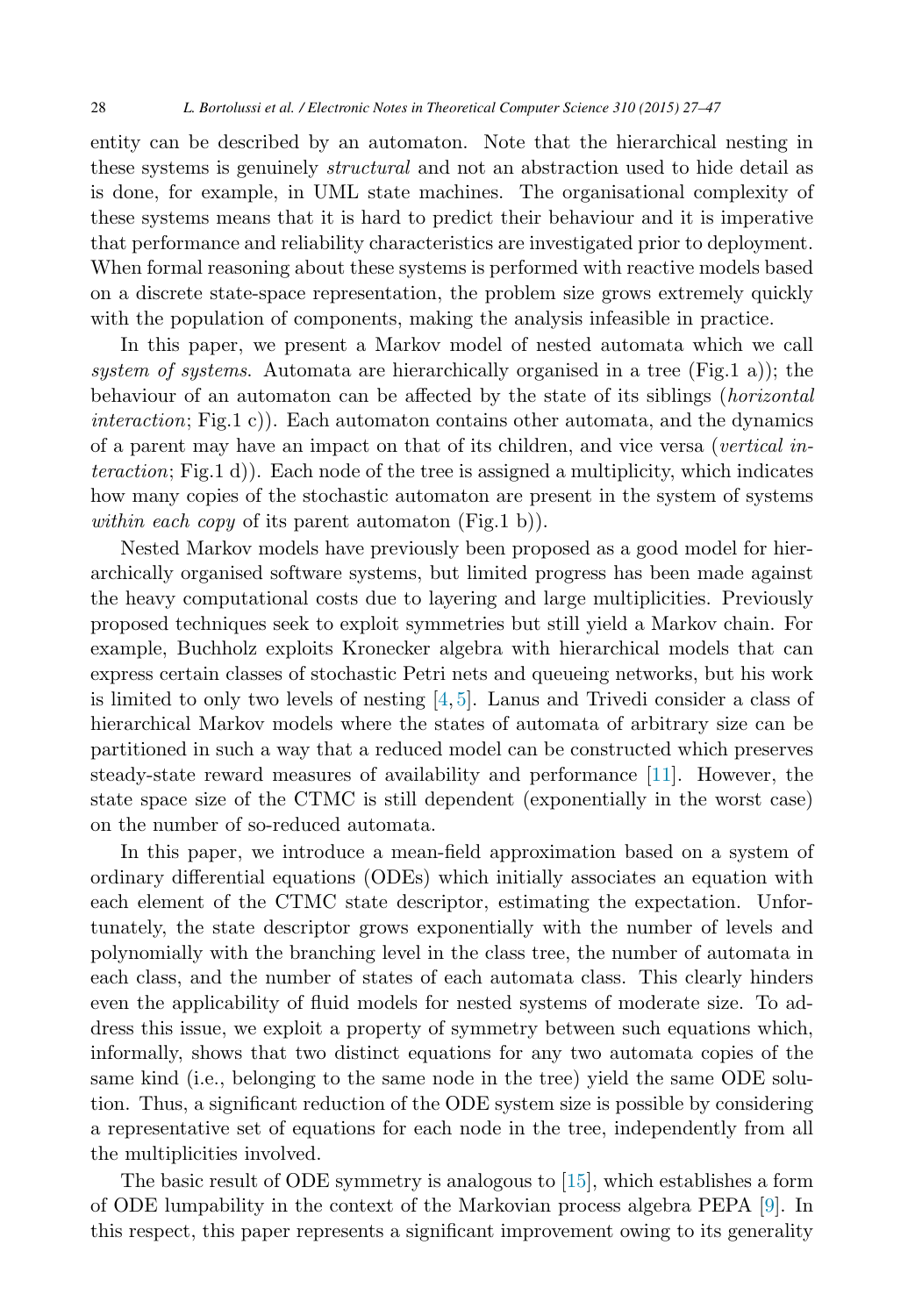and much wider scope of applicability. Specifically, in [\[15\]](#page-20-0) horizontal interaction is restricted to the semantics of PEPA. This excludes, for instance, the possibility of studying nested systems with more general forms of interactions, such as the law of mass action used in certain networking models [\[16\]](#page-20-0). Instead, our results do not depend on the actual laws of interaction used, provided they yield an ODE system with a unique solution. With respect to vertical interaction, this paper relaxes the restrictions imposed by the choice of a specific synchronisation operator in process algebra. For instance, in PEPA (and in CSP-based calculi in general), vertical interaction can be modelled by considering a shared action,  $\alpha$ , between a parent process P and its children,  $C_1, \ldots, C_n$ , in a composite process:  $P \parallel_{\{\alpha\}} (C_1 \parallel_L)$ ...  $||_L C_n$ ). In this case, if  $\alpha \in L$  then the semantics enforces that an  $\alpha$ -action is witnessed only when *all processes* can perform it. On the other hand, if  $\alpha \notin L$  *only one* of the processes  $C_i$  will perform an action in synchronisation with its parent. In CCS and other process calculi based on complementary actions the situation is even more restrictive, even if transactions on binary interactions are introduced. In our modelling formalism, vertical interaction is obtained by introducing the notion of *causal map*. Using a causal map the modeller may specify, for instance, which states of the child automata are susceptible to an action performed by the parent, and with what probability a child changes its susceptible state when that action is witnessed. It can be shown that this level of expressiveness cannot be obtained by

#### **Paper Overview**

Section 2 presents our Markov model of systems of systems, helped by a simple running example that illustrates the main definitions. Section [3](#page-12-0) discusses the fluid approximation and presents the result of ODE symmetry reduction. Section [4](#page-14-0) uses a case study of a performability model for a hierarchical distributed computing system, for the purposes of an extensive numerical validation which considers the accuracy of the fluid approximation and its computational advantage over stochastic analysis. Finally, Section [5](#page-18-0) concludes the paper.

using PEPA or other available Markovian process algebra (e.g., [\[1,](#page-19-0) [8\]](#page-20-0)).

### **2 Nested Automata**

A *system of systems* is a hierarchical model consisting of Markov automata which *contain* other automata, with an arbitrary level of nesting. Here we are interested in systems in which at any level of their hierarchical organisation consist of a population of interacting agents. Examples of this sort of systems are ubiquitous: In biology, tissues are composed of many cells, each containing many different biochemical molecules interacting together. Server farms contain many computers, each running a potentially large number of processes. In this latter case, the Markov automata at the higher level may represent server farms, and they will contain Markov automata modelling the computers inside the farms, each of which contains a population of automata representing the running processes. This notion of hierarchical containment is illustrated by means of an example in Figure [1,](#page-3-0) using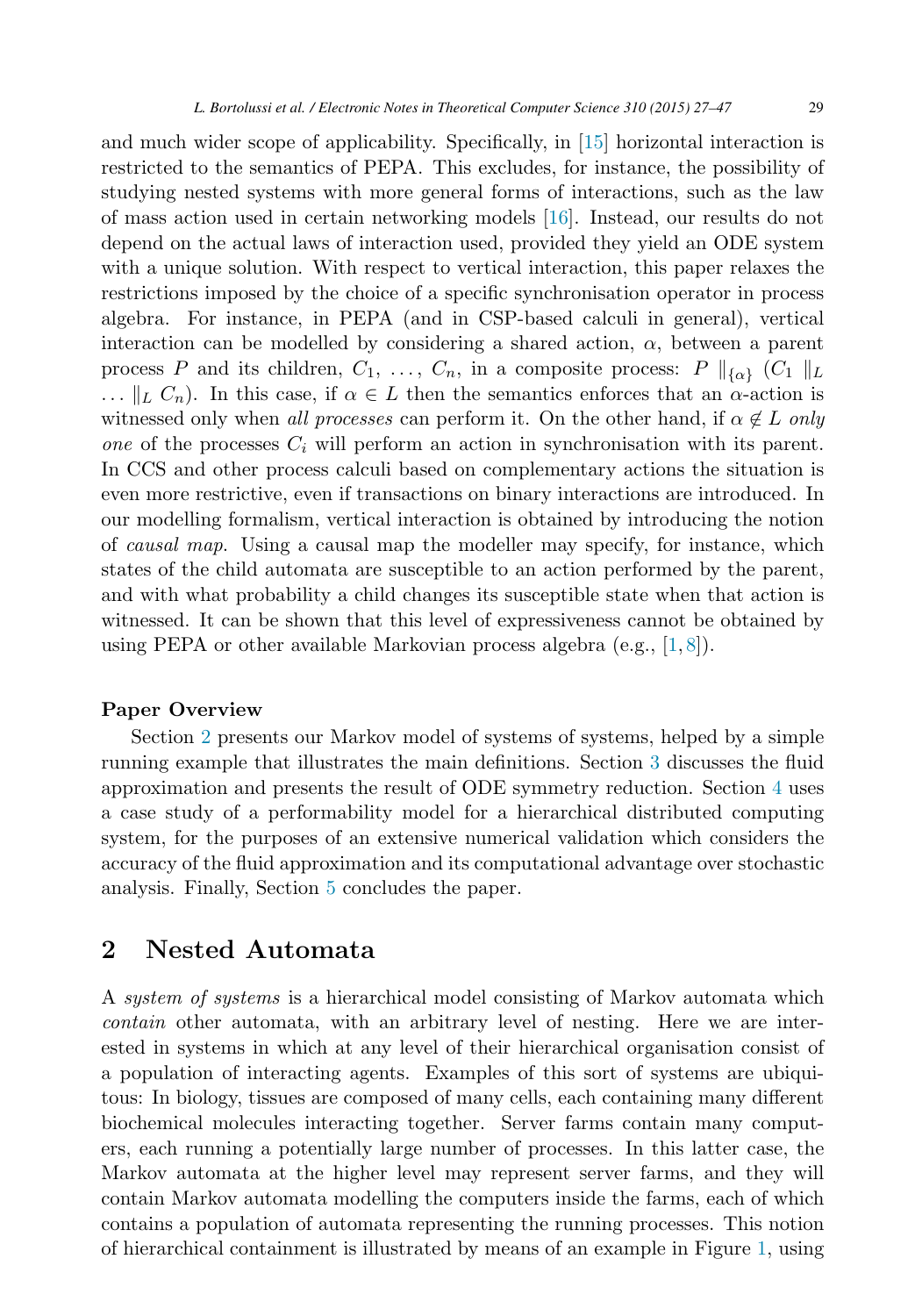<span id="page-3-0"></span>

Fig. 1. a) A system of systems  $A$ ; b) an instance of a system of systems; c) horizontal interaction; d) vertical interaction.

the notation that will be introduced in the remainder of this section.

We now turn to describe the structure of a system of systems model. The idea is that we will describe at each level of the hierarchy a prototype agent for each type of agent populating that level. This is captured in the notion of *agent class*. Then, such classes will be instantiated, specifying how many agent instances there are for each class in the system.

#### *2.1 Structure*

Let  $A$  be the set of all automata classes of a model. We can think of each class as a type of element or agent within the system. So, for example, in a server farm, farms, computers and jobs, may all be distinct automata classes within the system description. A system of systems is specified by a tree with nodes  $A$  describing the hierarchical organisation of such classes. Thus in the server farm example, a computer will be the child of a farm and be parent to several jobs.

In order to talk about the different agent classes within the tree, we need some notation for their coordinates. For this, we assume a fixed and well-defined visit strategy (for instance, depth-first) and denote by  $D$  the tree depth. We let  $\langle i_1, i_2, \ldots, i_l \rangle \in \mathcal{A}$  denote the automata class at level l of the tree which is reached by navigating the tree starting from the  $i_1$ -th automata class below the root, then taking its  $i_2$ -th child, and so on. Note that we do not require balanced trees and so, for instance,  $\langle 1, 1, 1 \rangle$  may belong to the tree but  $\langle 2, 1 \rangle$  may not. In the notation we sometimes abbreviate  $\langle i_1, i_2, \ldots, i_l \rangle$  to  $\langle i_l \rangle$ , where  $i_l$  is a vector of indices of length l, or similarly, to  $\langle i_{l-1}, i_l \rangle$ . We use  $c\langle i_l \rangle$  to denote the number of children of  $\langle i_l \rangle$ . These will be indexed by  $\langle i_l, 1 \rangle, \langle i_l, 2 \rangle, \ldots, \langle i_l, c \langle i_l \rangle \rangle$ .

Having established the hierarchical organisation of automata classes we now turn to describe automata classes themselves. Essentially, each automaton will be a finite state machine, which will change state probabilistically (at random times),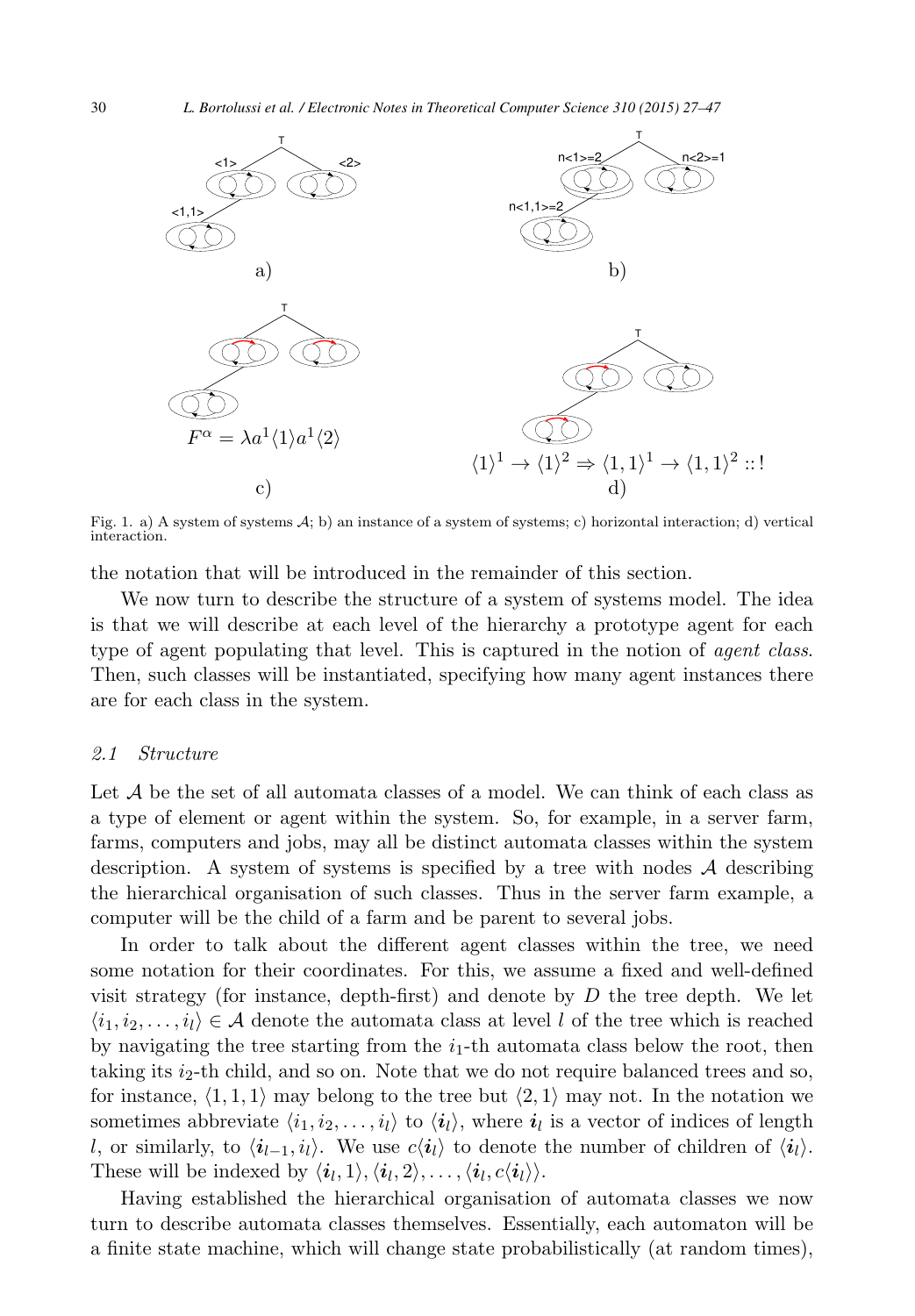<span id="page-4-0"></span>due to interactions with other automata specified by system level rules. We start by providing the description of the automata structure: An automata class  $\langle i_l \rangle$  is defined by the tuple

$$
\langle \boldsymbol{i}_l \rangle = \left( \Sigma_{\langle \boldsymbol{i}_l \rangle}, \boldsymbol{\longrightarrow}_{\langle \boldsymbol{i}_l \rangle}, n \langle \boldsymbol{i}_l \rangle \right),
$$

where

- $\Sigma_{\langle i_l \rangle}$  is the automaton's state space, with states denoted by  $\langle i_l \rangle^j$ , with  $1 \leq j \leq$  $d\langle \mathbf{i}_l \rangle$ , where  $d\langle \mathbf{i}_l \rangle = |\Sigma_{\langle \mathbf{i}_l \rangle}|.$
- $\longrightarrow_{\langle i_l \rangle} \subseteq \Sigma_{\langle i_l \rangle} \times \Sigma_{\langle i_l \rangle}$  is the set of transitions between states. When the context is clear we abbreviate  $\longrightarrow_{\langle i_l \rangle}$  by  $\longrightarrow$ . Furthermore, we use the typical notation  $\langle i_l \rangle^j \rightarrow \langle i_l \rangle^{j'}$  if  $(\langle i_l \rangle^j, \langle i_l \rangle^{j'}) \in \longrightarrow_{\langle i_l \rangle}$ .
- $n(i_l) \in \mathbb{N}$  is the population size, i.e. it specifies how many distinct copies of the automaton  $\langle i_1, i_2, \ldots, i_l \rangle$  are present *within each copy* of its automaton parent,  $\langle i_1, i_2, \ldots, i_{l-1} \rangle$ . If  $l = 1$ , it simply indicates how many copies of  $\langle i_1 \rangle$  are present in the system of systems.

The latter point deserves more explanation. Suppose we have a simple system of systems with only one path from  $\langle 1 \rangle$  to  $\langle 1, 1 \rangle$ . Here, there are  $n\langle 1 \rangle$  automata of type  $\langle 1 \rangle$ , but each contains  $n\langle 1, 1 \rangle$  automata of type  $\langle 1, 1 \rangle$ . Therefore, there are in total  $n(1) + n(1) \cdot n(1, 1)$  automata in this system of systems. For example, the system of systems representation of a server farm consisting of a single farm made up of 10 servers, each hosting 20 jobs, will have 211 automata.

In order to describe the state of a system of systems, we will use a boolean vector of the form

$$
\boldsymbol{b} := (\boldsymbol{b}^j \langle \boldsymbol{i}_l \rangle [\boldsymbol{k}_l]), \forall \langle \boldsymbol{i}_l \rangle : \langle \boldsymbol{i}_l \rangle \in \mathcal{A}, 1 \leq j \leq d \langle \boldsymbol{i}_l \rangle, \tag{1}
$$

where  $\mathbf{k}_l = (k_1, \ldots, k_l)$  is such that  $1 \leq k_m \leq n \langle i_1, \ldots, i_m \rangle$ , for all  $1 \leq m \leq l$ . Each element  $b^j \langle i_l \rangle [k_l]$  equals either 1 or 0. Specifically,  $b^j \langle i_l \rangle [k_l] = 1$  if and only if j is the current local state of the automaton of type  $\langle i_l \rangle$  reached by taking the  $k_1$ -th copy of  $\langle i_1 \rangle$ , the k<sub>2</sub>-th copy of  $\langle i_1, i_2 \rangle$  and so on. Thus we record, for each copy of an automaton and for each local state of the automaton of type  $\langle i_l \rangle$ , whether this instance is in that state or not. The double indexing  $\langle i_l \rangle$  and  $\langle k_l \rangle$  of the vector **b** is required because we need to identify a specific automata of a specific automata class. Hence  $\langle i_l \rangle$  identifies the automata class in the system of systems tree, while  $k_l$  specifies the actual element of the population. In order to do this, we also need to know which are the actual automata containing a given agent, hence the need of another vector of coordinates.

**Example 1** *We use the following running example to illustrate the definitions presented in this section. Let us consider the system of systems illustrated in Figure* [1,](#page-3-0)*with three automata classes,*  $\langle 1 \rangle$ ,  $\langle 1, 1 \rangle$ , and  $\langle 2 \rangle$ , with two local states each and *with transitions*

$$
\langle 1 \rangle^1 \to \langle 1 \rangle^2, \quad \langle 1 \rangle^2 \to \langle 1 \rangle^1,
$$
  

$$
\langle 2 \rangle^1 \to \langle 2 \rangle^2, \quad \langle 2 \rangle^2 \to \langle 2 \rangle^1,
$$
  

$$
\langle 1, 1 \rangle^1 \to \langle 1, 1 \rangle^2, \quad \langle 1, 1 \rangle^2 \to \langle 1, 1 \rangle^1.
$$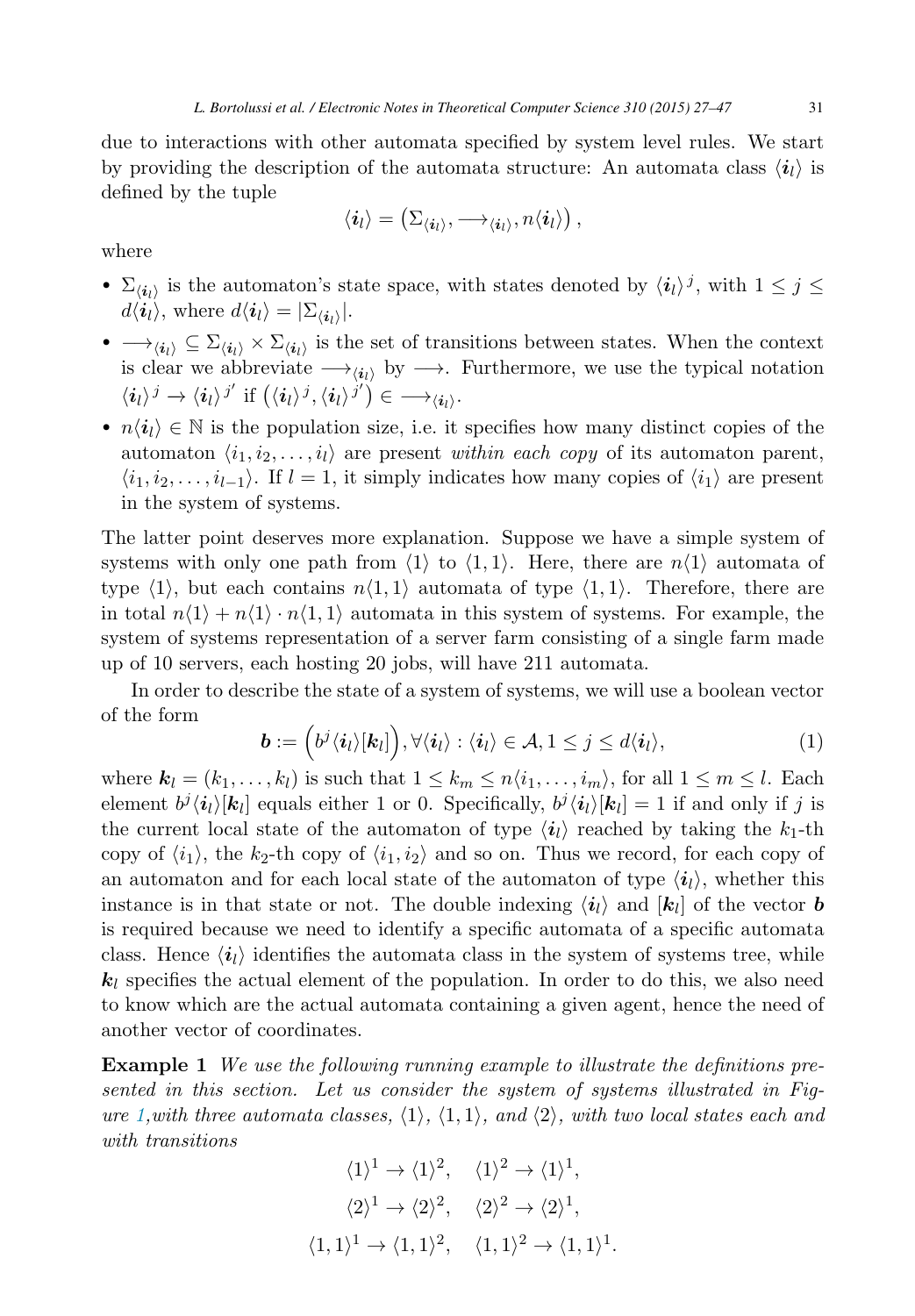<span id="page-5-0"></span>Let us set  $n(1) = 2$ ,  $n(2) = 1$ , and  $n(1, 1) = 2$ ; that is, there are two copies of *automaton*  $\langle 1, 1 \rangle$  *within each of the two copies of automaton*  $\langle 1 \rangle$ *. Therefore, the state descriptor has the form:*

$$
\mathbf{b} = (b^1 \langle 1 \rangle [1], b^2 \langle 1 \rangle [1], b^1 \langle 1, 1 \rangle [1, 1], b^2 \langle 1, 1 \rangle [1, 1], b^1 \langle 1, 1 \rangle [1, 2], b^2 \langle 1, 1 \rangle [1, 2],
$$
  
\n
$$
b^1 \langle 1 \rangle [2], b^2 \langle 1 \rangle [2], b^1 \langle 1, 1 \rangle [2, 1], b^2 \langle 1, 1 \rangle [2, 1], b^1 \langle 1, 1 \rangle [2, 2], b^2 \langle 1, 1 \rangle [2, 2], b^1 \langle 2 \rangle [1], b^2 \langle 2 \rangle [1]),
$$
\n(2)

*where the elements in the first line denote the local states of the automata reachable from the first copy of*  $\langle 1 \rangle$ ; all but the last two elements of the second line describe *the local states of the automata reachable from the second copy of*  $\langle 1 \rangle$ ; the last two *elements denote the state of the only automaton*  $\langle 2 \rangle$ , which has no children.

#### *2.2 Semantics*

The dynamics of a system of systems are impacted by two kind of interactions between its components: *horizontal interaction* and *vertical interaction*. Horizontal interaction comes about through the mutual influence of the dynamics of entities at the same level of the hierarchy. For instance, in a server farm model this can be dynamics of processes and jobs within a single computer. However, these dynamics are not independent of the context, but can be affected by the state of the containing node and by the state of the automata contained in the interacting ones. This is termed vertical interaction. Again, in the server farm example, the speed of processes in a computer may depend on its energy state, e.g. whether it is in power saving mode or not. Furthermore, two computers in a server farm can exchange jobs, if one has many of them waiting to be processed while the other is idle. Another form of vertical interaction is caused because a state change at one level in the tree can propagate its effects to its descendent nodes: think about the effect of a computer losing power will have on the processes running within it. We will describe the first kind of interaction by *events*, which are specified by rules at system level, while the second kind of dynamics will be described by a *causal map*.

The main source of dynamics of a system of systems are the events  $\mathcal{E}$ , which cause a change in the state descriptor [\(1\)](#page-4-0). Each event  $\eta \in \mathcal{E}$  defines horizontal interaction as a form of synchronisation between sibling automata in the system of systems tree. It is characterised by a *synchronisation set* Sη, specifying which class of automata and how many instances are involved in the event, and by a function  $F^{\eta}$  giving the rate of the interaction. Similarly to [\[12\]](#page-20-0), this is a functional rate, in order to compactly describe the overall behaviour. We choose such rates to depend on the population levels only. This choice is based on the assumption that replicas of the same automaton are statistically equal to each other, but the state of each individual can be observed. However, the behaviour of an automaton can be dependent on the current state of its parent and of its siblings and children. Here such a relationship is expressed by the fact that functional rates may be dependent on the total populations of children and siblings. Formally, this may be achieved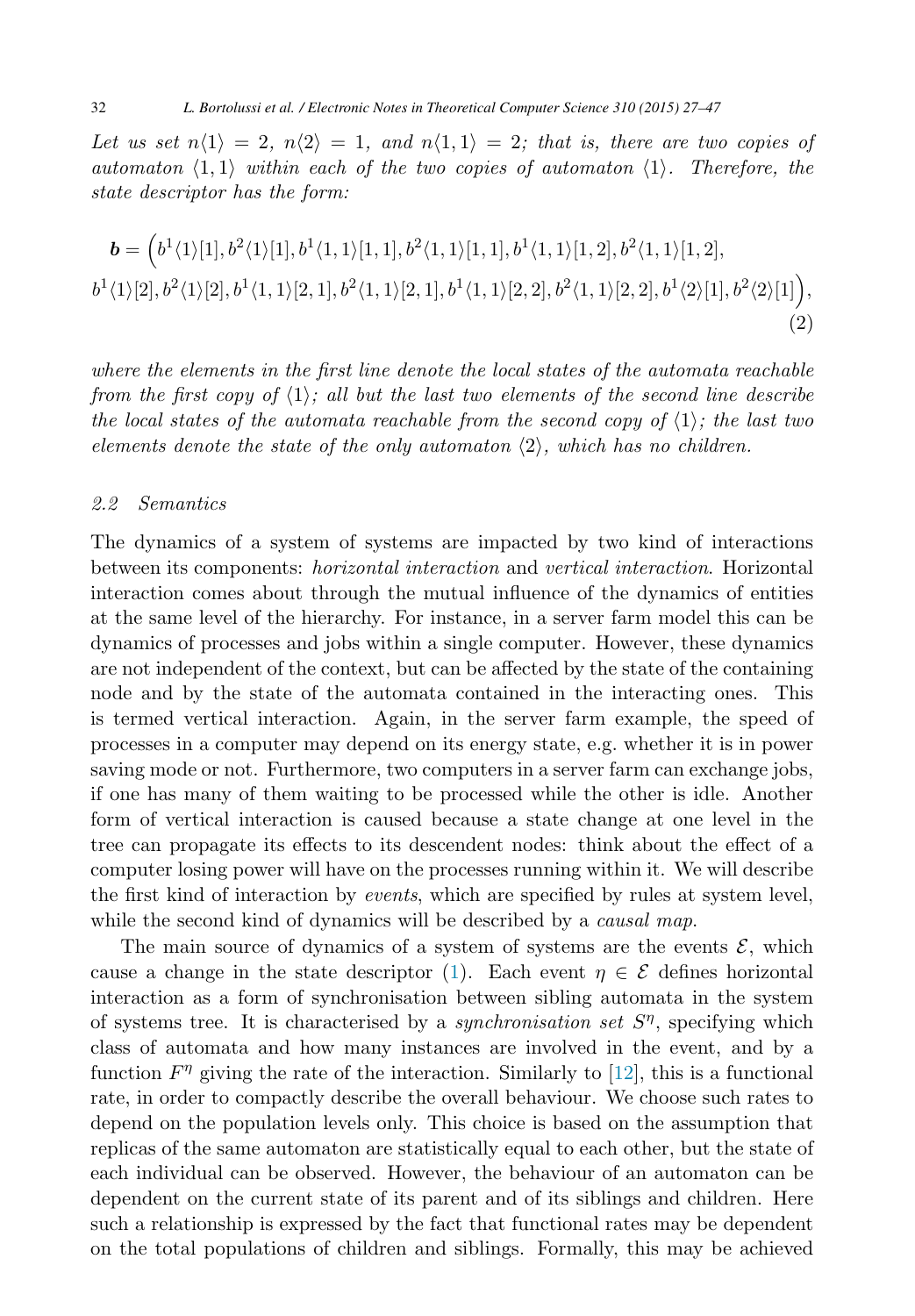by defining events  $\mathcal E$  in the following form.

**Definition 2.1** [Events] An event  $\eta \in \mathcal{E}$  is a pair  $\eta = (S^{\eta}, F^{\eta})$ , where:<br>  $\circ$   $S^{\eta}$  is the synchronisation set containing automata transitions denoted

 $\circ$  S<sup>n</sup> is the synchronisation set containing automata transitions denoted by  $\langle i_i^s \rangle^j \rightarrow$  $\langle i_l^s \rangle^{j'}, s = 1, ..., s_{\eta}$ , such that  $\langle i_{l-1}^{s_1} \rangle = \langle i_{l-1}^{s_2} \rangle$  for each  $s_1, s_2 = 1, ..., s_{\eta}$  (the automata involved in the event have the same parent), where  $s_n$  is the number of automata involved in the event. For simplicity, we also require  $\langle i_l^{s_1} \rangle \neq \langle i_l^{s_2} \rangle$ , i.e. the automata involved in the synchronisation are all distinct. <sup>1</sup>

 $\circ$  The function  $F^{\eta}$  gives the rate at which a specific tuple of automata in states  $\langle i_l^1 \rangle^j, \ldots, \langle i_l^{s_{\eta}} \rangle^j$  performs the event. The function has parameters:

$$
F^{\eta}\big(a\langle {\bm i}_l^1\rangle, \ldots, a\langle {\bm i}_l^{s_{\eta}}\rangle, a\langle {\bm i}_{l-1}\rangle, {\bm X}_s\langle {\bm i}_{l-1}\rangle, {\bm X}_c\langle {\bm i}_l^1\rangle, \ldots, {\bm X}_c\langle {\bm i}_l^{s_{\eta}}\rangle\big),
$$

where

- $a\langle i_l^s\rangle := \left(a^1\langle i_l^s\rangle, \ldots, a^{d\langle i_l^s\rangle}\langle i_l^s\rangle\right)$  is the descriptor for the state space of  $\langle i_l^s\rangle$ , for  $s=1,\ldots,s_n;$
- $a \langle i_{l-1} \rangle$  is the descriptor for the state space of the parent of  $\langle i_l^1 \rangle, \ldots, \langle i_l^{s_{\eta}} \rangle;$
- $\bm{X}_s \langle \bm{i}_{l-1} \rangle$  is the state descriptor for the population of the siblings of  $\langle \bm{i}_l^1 \rangle, \ldots, \langle \bm{i}_l^{s_{\eta}} \rangle,$

$$
\boldsymbol{X}_s\langle \boldsymbol{i}_{l-1} \rangle := \left(\boldsymbol{X}\langle \boldsymbol{i}_{l-1},1\rangle,\ldots,\boldsymbol{X}\langle \boldsymbol{i}_{l-1},c\langle \boldsymbol{i}_{l-1}\rangle\rangle\right),
$$

where

$$
\mathbf{X}\langle \mathbf{m}_l\rangle := \left(X^1\langle \mathbf{m}_l\rangle,\ldots,X^{d\langle \mathbf{m}_l\rangle}\langle \mathbf{m}_l\rangle\right), \qquad \text{for all } \mathbf{m}_l: \langle \mathbf{m}_l\rangle \in \mathcal{A}
$$

and  $X^{j}$ *m*<sub>l</sub> $\rangle$  is the count of the number of instances of  $\langle m_l \rangle$  in state j;

•  $\boldsymbol{X}_c\langle i_l^s\rangle := (\boldsymbol{X}\langle i_l^s, 1\rangle, \ldots, \boldsymbol{X}\langle i_l^s, c\langle i_l^s\rangle)$  is the state descriptor for the population of children of  $\langle i_i^s \rangle$ , for  $s = 1, \ldots, s_{\eta}$ .

**Example 1 (continued)** *Consider again the example illustrated in Figure 1 and described earlier. Let* α *denote an action at the top level, involving automata in state*  $\langle 1 \rangle^1$  *and*  $\langle 2 \rangle^2$ *. We would write* 

$$
S^{\alpha} = {\{\langle 1 \rangle}^{1} \rightarrow \langle 1 \rangle^{2}, \langle 2 \rangle^{1} \rightarrow \langle 2 \rangle^{2} }.
$$

*The associated function*  $F^{\alpha}$  *has formal parameters* 

$$
F^{\alpha}\Big(a^1\langle 1\rangle, a^2\langle 1\rangle, a^1\langle 2\rangle, a^2\langle 2\rangle,
$$
  

$$
X^1\langle 1\rangle, X^2\langle 1\rangle, X^1\langle 2\rangle, X^2\langle 2\rangle,
$$
  

$$
X^1\langle 1, 1\rangle, X^2\langle 1, 1\rangle\}\Big),
$$

<sup>&</sup>lt;sup>1</sup> This condition can be easily dropped, at the price of enforcing a minimum number of automata per class in the CTMC and making  $S^{\eta}$  a multi-set.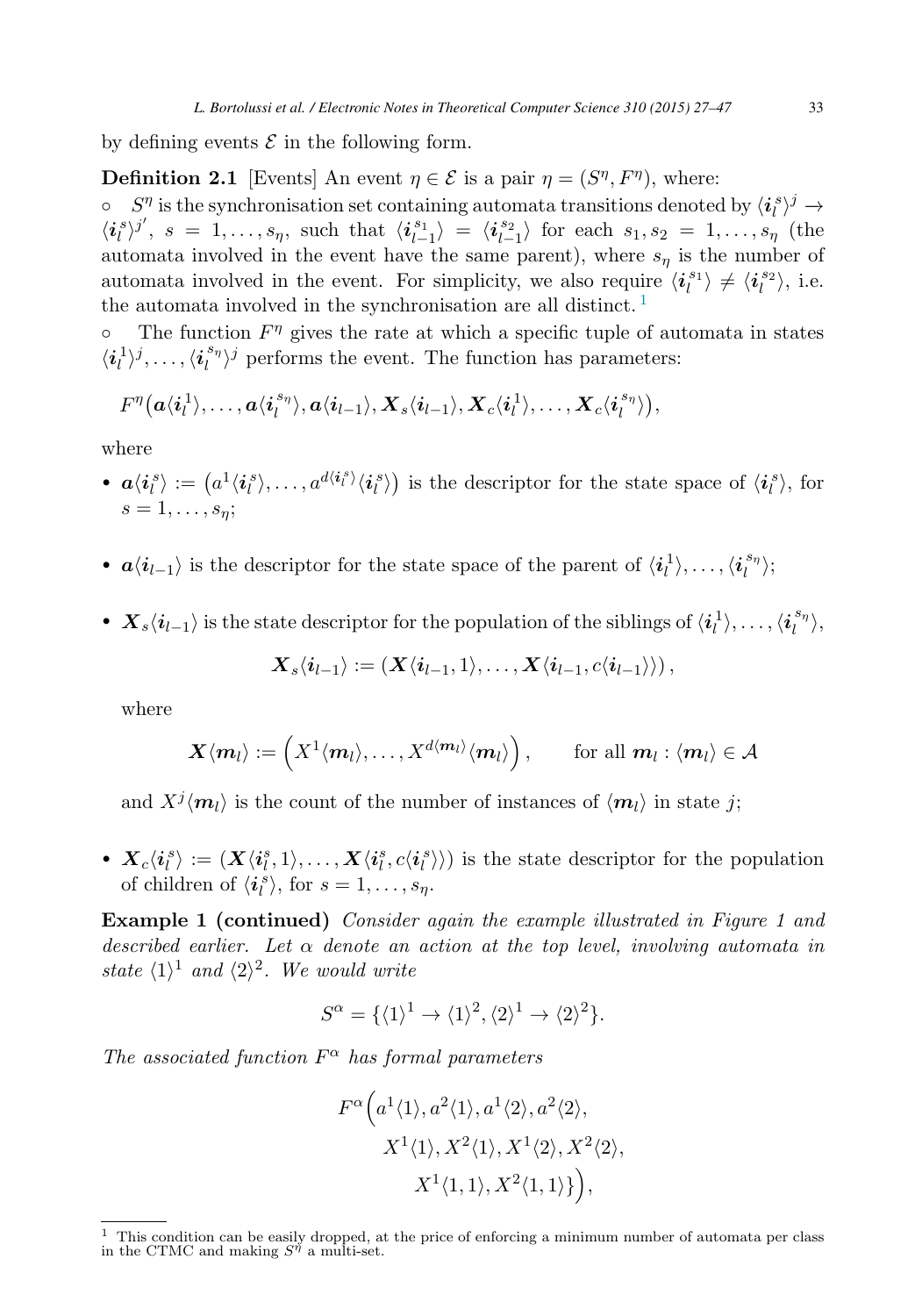where the first line is related to the local states of two automata of kind  $\langle 1 \rangle$  and  $\langle 2 \rangle$ ; the second line describes the dependence on the population of the sibling's local *states, and the last line shows the dependence on the children's local states. Setting*

$$
F^{\alpha} = \lambda_{\alpha} a^1 \langle 1 \rangle a^1 \langle 2 \rangle, \quad \text{for } \lambda_{\alpha} > 0,
$$

*indicates that a synchronisation happens whenever the two automata are in their local state 1; when this occurs, the automata change their local state in 2, as expressed in the synchronisation set*  $S^{\alpha}$ . The rate of the synchronisation is given by  $\lambda_{\alpha}$ .

In the above example, for simplicity we have considered a function,  $F^{\alpha}$ , which does not depend on the populations of the parent automata or of the children automata. Section [4](#page-14-0) will study a somewhat more elaborate case study where such dependencies are instead present. Furthermore, let us notice that we purposely use formal parameters denoted by the letter a (e.g.,  $a^1\langle 1\rangle$  and  $a^1\langle 2\rangle$ ) to indicate that this is a *template* function that may be applied to distinct the elements of the boolean state descriptor vector  $\boldsymbol{b}$  in [\(2\)](#page-5-0). Although this will be defined more precisely later via Definiton [2.3,](#page-10-0) here we anticipate that this function will induce two distinct transitions for *b*. More specifically, both will involve the same copy of automaton  $\langle 2 \rangle$ ; however, the first transition will be concerned with its interaction with the first copy of  $\langle 1 \rangle$ , while the second transition will describe the interaction with the second copy of  $\langle 2 \rangle$ .

An event specifies which automata are affected by a synchronisation, and how fast this happens. However, it says nothing about what actually happens their child nodes. Let us recall that describing this behaviour can be useful to model situations where an event in a system affects the behaviour of its inner components, e.g., a power outage for a computer will abort all of its software processes. Such a form of *vertical interaction* is instead captured by the notion of *causal map*, which defines how the transition of a parent automaton impacts on its child automata.

**Definition 2.2** [Causal map] A causal map  $\mathcal C$  is a set of rules of the form

$$
\langle i_l\rangle^j \to \langle i_l\rangle^k \Rightarrow \langle i_l, r_1\rangle^{j_1} \to \langle i_l, r_1\rangle^{k_1} :: p_1; \ldots; \langle i_l, r_m\rangle^{j_m} \to \langle i_l, r_m\rangle^{k_m} :: p_m
$$

where  $p_i$  is either a number in  $(0, 1]$ , or the special symbol !.

The values  $p_i$  attached to each automata event in the right hand side of a rule in the causal map specify either the probability with which the update happens (when  $p \in (0, 1]$  or that exactly one child automaton changes state (if  $p = !$ ).

A causal map is *well-formed* if each transition in the left hand side appears at most once in  $\mathcal{C}$ , and there are never two events out of the same state in the right hand side of a rule, i.e.  $\langle i_l, r_{s_1} \rangle^{j_{s_1}} \neq \langle i_l, r_{s_2} \rangle^{j_{s_2}}$  for  $s_1 \neq s_2$ . In the following, we assume all causal maps are well-formed and we will denote by  $rule(\langle i_l \rangle^i \rightarrow \langle i_l \rangle^j)$ the right hand side of the rule in C, if any, having  $\langle i_l \rangle^i \rightarrow \langle i_l \rangle^j$  as the left hand side.

**Example 1 (continued)** *For the previously considered example, we can define the*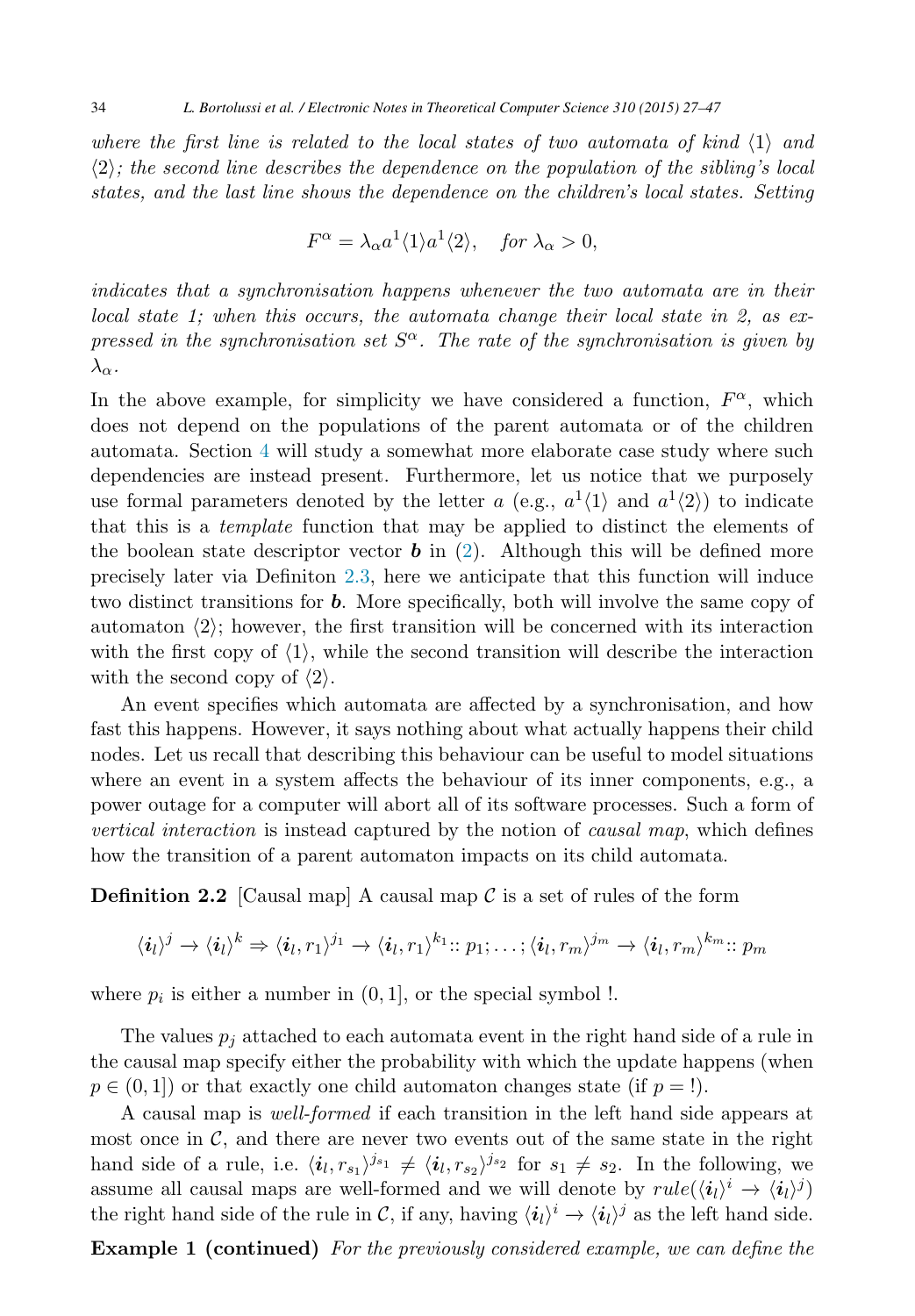<span id="page-8-0"></span>*casual map*

$$
\langle 1 \rangle^1 \to \langle 1 \rangle^2 \Rightarrow \langle 1, 1 \rangle^1 \to \langle 1, 1 \rangle^2 :: !
$$
 (3)

*This causal map says that, whenever the local state of one automaton*  $\langle 1 \rangle$  *changes from 1 to 2, then* exactly one *child automaton*  $\langle 1, 1 \rangle$  *will change from state 1 to state 2.*

As discussed, the specification of events is given at the level of automata classes. Recall, however, that a system of systems is comprised of a number of instances of each automaton class. Thus, we may think of a population corresponding to each class of automata. In practice, each event will involve some elements of the population of the given automata class. Hence we need a mechanism to identify the actual elements or agents involved. Furthermore, we need to take all possible choices of automata into account, each of which provides an *instance* of the event. More specifically, consider an event  $\eta \in \mathcal{E}$ , involving automata of classes  $\langle i_l^1 \rangle, \ldots, \langle i_l^{s_{\eta}} \rangle$ . We define the event rate of a specific set of automata in the system of systems involved in  $\eta$  by an *instance function*  $F^{\eta}[\mathbf{k}_l^1, \ldots, \mathbf{k}_l^{s_{\eta}}](\mathbf{b})$ . As event  $\eta$  synchronises automata at level  $l$ , we need to identify the parent automaton in which it operates. This is indicated with  $\langle i_{l-1}^{\eta} \rangle$ . The coordinates  $k_l^1, \ldots, k_l^{s_{\eta}}$  specify the actual automata involved in the event. Each  $\mathbf{k}_l^j = (k_1^j, \ldots, k_l^j)$  is such that  $1 \leq k_m^j \leq n \langle \mathbf{i}_m^j \rangle$ , with  $1 \leq m \leq l$  and  $j = 1...s_{\eta}$ . Moreover, as the involved automata need to be contained in the same parent, it holds that  $\mathbf{k}_{l-1}^i = \mathbf{k}_{l-1}^j$ . A tuple  $(\mathbf{k}_l^1, \ldots, \mathbf{k}_l^{s_n})$  that satisfies these constraints is called *an instance of the event* η, and represents one way in which the event may be manifest within the system of systems by choosing particular instances to take part in the event and undergo the updates. For any given event and given state of the system of systems there may be many different ways in which the event may be instantiated. The set of instances for  $\eta$  is denoted by Kη. Each function is associated with a *jump* or *update vector* that suitably changes the state descriptor, according to the synchronisation set  $S^{\eta}$ , i.e. each entry in **b** will be incremented or decremented by 1 to reflect the entry into and exit from local states within each instance of each automaton.

**Example 1 (continued)** *Recall that*  $\alpha$  *is an action at the top level of the example shown in Figure 1, involving automata in state*  $\langle 1 \rangle$ <sup>1</sup> *and*  $\langle 2 \rangle$ <sup>2</sup>. The tuples

 $(1, 1)$  and  $(2, 1)$ 

*form the set of instances for the event* α*. They indicate the possible interaction between either of the two copies of automaton*  $\langle 1 \rangle$  and the only copy of automaton  $\langle 2 \rangle$ .

Before we define the dynamics of the CTMC associated with a system of systems, it will be useful to introduce some additional notation. The rich nature of the dynamics captured in systems of systems means that the rate, and indeed the existence of a transition, depend not only on the state of the automaton in which the transition occurs, but also potentially on the state of other automata at the same level (siblings), its enclosing automaton (parent) and the automata within it (children). But we do restrict that this dependence will only depend on siblings and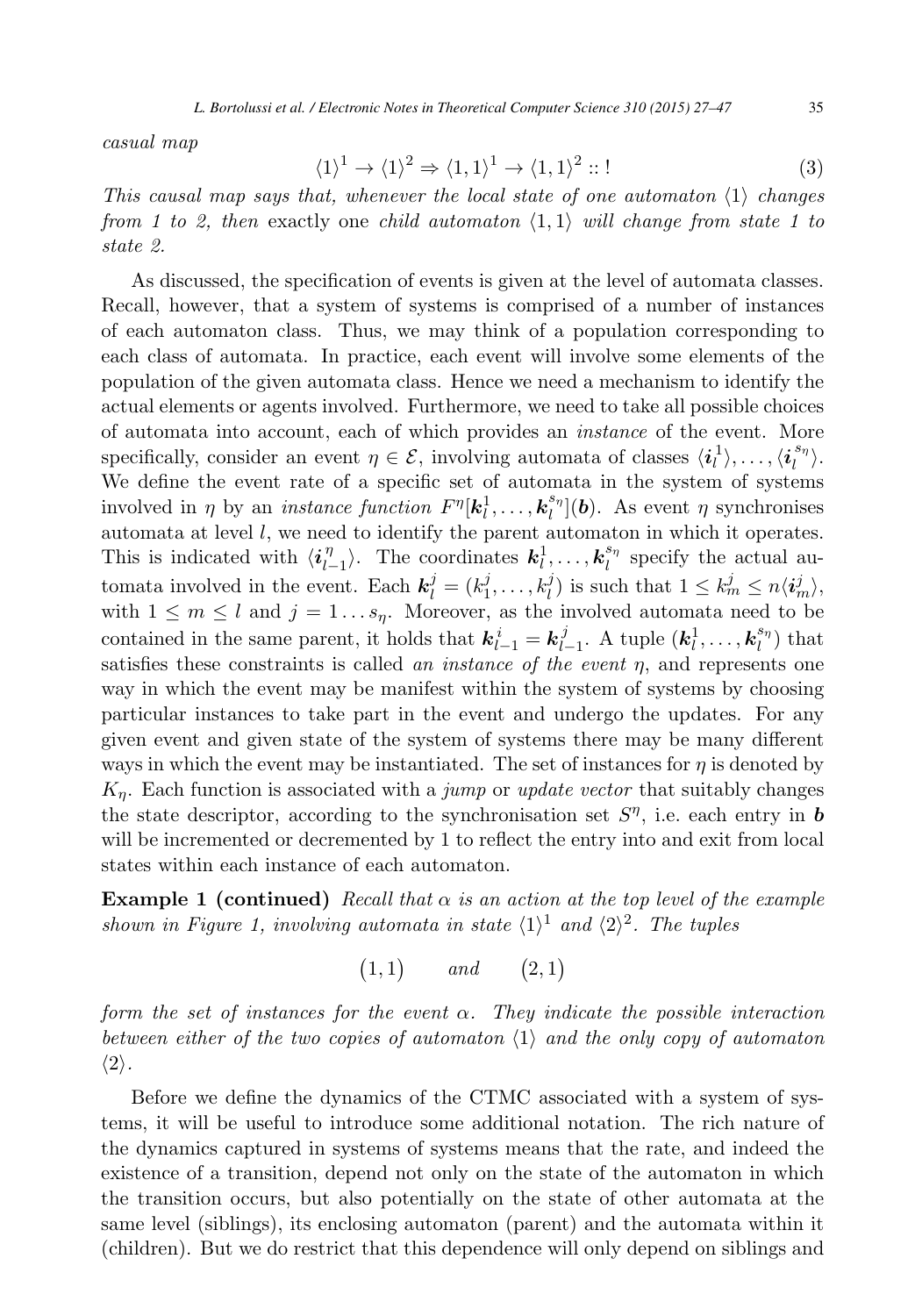<span id="page-9-0"></span>children through their population counts, based on the assumption that instances are indistinguishable.

We denote by  $b_{\langle i_l^j \rangle}[k_l^j]$  the vector of state entries of the form in equation [\(1\)](#page-4-0), corresponding to instance  $k_i^j$ :

$$
\boldsymbol{b}_{\langle \boldsymbol{i}_l^j \rangle}[\boldsymbol{k}_l^j] := \left(b^1 \langle \boldsymbol{i}_l^j \rangle [\boldsymbol{k}_l^j], \dots, b^{d \langle \boldsymbol{i}_l^j \rangle} \langle \boldsymbol{i}_l^j \rangle [\boldsymbol{k}_l^j] \right), \quad j = 1 \dots s_{\eta}.
$$
 (4)

As discussed above, the transition in the CTMC will depend on this detailed current state of the instances involved in the event, but may also be affected by the sibling and child automata through their aggregate state, in terms of their populations. Thus we introduce notation to represent these populations, where  $S_{\langle i_{l-1}\rangle}[k_{l-1}]$  is the vector of counts corresponding to all siblings. Essentially, for each automata class contained in the instance  $k_{l-1}$  of the parent automata class  $\langle i_{l-1} \rangle$ , we count how many automata instances are in each local state.  $S^j_{\langle i_{l-1}\rangle}[k_{l-1}],$  in particular, is the vector of counts across states of the automata class  $\langle i_{l-1}, j \rangle$ .

$$
\boldsymbol{S}_{\langle i_{l-1}\rangle}[\boldsymbol{k}_{l-1}] := \left(\boldsymbol{S}_{\langle i_{l-1}\rangle}^1[\boldsymbol{k}_{l-1}], \ldots, \boldsymbol{S}_{\langle i_{l-1}\rangle}^{c\langle i_{l-1}\rangle}[\boldsymbol{k}_{l-1}]\right),
$$
\n
$$
\left(\begin{array}{cc} n\langle i_{l-1},j \rangle & n\langle i_{l-1},j \rangle \end{array}\right) \tag{5}
$$

$$
\mathbf{S}_{\langle i_{l-1}\rangle}^{j}[\mathbf{k}_{l-1}] := \left(\sum_{r=1}^{n\langle i_{l-1},j\rangle} b_{\langle i_{l-1},j\rangle}^{1}[\mathbf{k}_{l-1},r],\ldots,\sum_{r=1}^{n\langle i_{l-1},j\rangle} b_{\langle i_{l-1},j\rangle}^{d\langle i_{l-1},j\rangle}[\mathbf{k}_{l-1},r]\right),\quad(6)
$$

Similarly we take into consideration the populations within the child automata,  $C_{\langle i_l^j \rangle}, [\dot{k}_l^j]$ , which counts the states of automata contained in the automata  $k_l^j$ :

$$
\boldsymbol{C}_{\langle i_l^j \rangle} [\boldsymbol{k}_l^j] := \boldsymbol{S}_{\langle i_l^j \rangle} [\boldsymbol{k}_l^j] \tag{7}
$$

**Example 1 (continued)** *For event* α*, we have that*

$$
\mathbf{b}_{\langle 1 \rangle}[1] = (b^1 \langle 1 \rangle[1], b^2 \langle 1 \rangle[1]),
$$
  
\n
$$
\mathbf{b}_{\langle 1 \rangle}[2] = (b^1 \langle 1 \rangle[2], b^2 \langle 1 \rangle[2]),
$$
  
\n
$$
\mathbf{b}_{\langle 2 \rangle}[1] = (b^1 \langle 2 \rangle[1], b^2 \langle 2 \rangle[1]).
$$

*The vector of the population of siblings is given by*

$$
(b1 \langle 1 \rangle [1] + b1 \langle 1 \rangle [2], b2 \langle 1 \rangle [1] + b2 \langle 1 \rangle [2], b1 \langle 2 \rangle [1], b2 \langle 2 \rangle [1].
$$

*Similarly, the vector of the populations of children is*

$$
\Big(b^1\langle1,1\rangle[1,1]+b^1\langle1,1\rangle[1,2],b^2\langle1,1\rangle[1,1]+b^2\langle1,1\rangle[1,2]\Big).
$$

We are now ready to provide the definition of the actual dynamics of the CTMC. What we need to do is to specify, for each instance of each event  $\eta$ , the rate (given by the instance function, where we substitute the correct population counts of siblings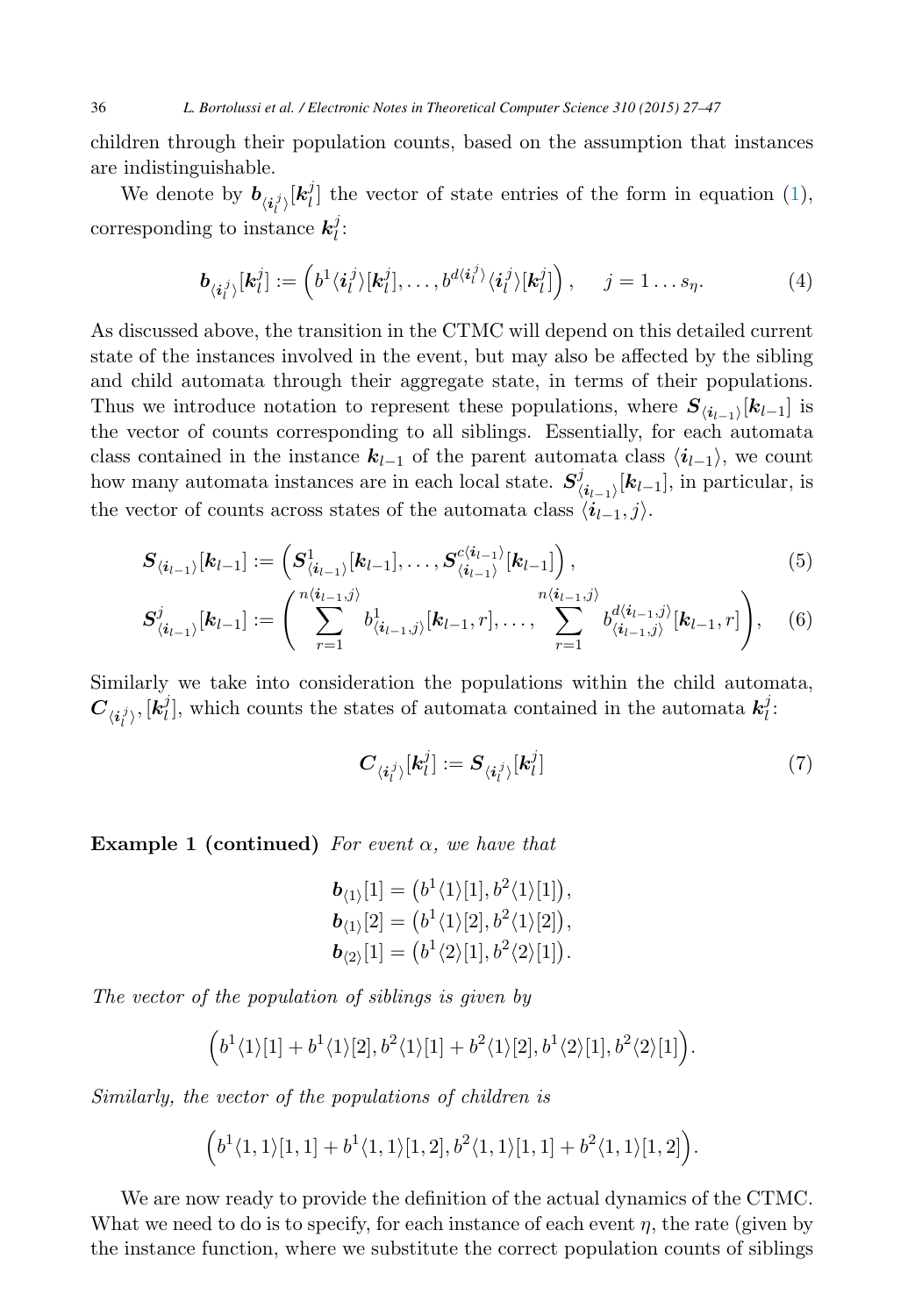<span id="page-10-0"></span>and child nodes) and the update vector, specifying the net change in the CTMC state descriptor. Furthermore, each event propagates its effects downstream in the automata hierarchy, according to the causal rules associated with a state change in the automata involved in the transition. Hence, we also need to specify at what rate child automata perceive the event that happened at their parent level, and how their state is modified.

**Definition 2.3** [CTMC Dynamics] Let  $A$  be a system of systems with events  $\mathcal{E}$ . Let [\(1\)](#page-4-0) define the CTMC state descriptor. Then, the transition functions for the CTMC are induced from the events  $\eta \in \mathcal{E}$  as follows:

$$
F^{\eta}[\mathbf{k}_l^1, \dots, \mathbf{k}_l^{s_{\eta}}](\mathbf{b}) :=
$$
  

$$
F^{\eta}(\mathbf{b}_{\langle \mathbf{i}_l^1 \rangle}[\mathbf{k}_l^1], \dots, \mathbf{b}_{\langle \mathbf{i}_l^{s_{\eta}} \rangle}[\mathbf{k}_l^{s_{\eta}}], \mathbf{b}_{\langle \mathbf{i}_{l-1} \rangle}[\mathbf{k}_{l-1}],
$$
  

$$
S_{\langle \mathbf{i}_{l-1} \rangle}[\mathbf{k}_{l-1}], \mathbf{C}_{\langle \mathbf{i}_l^1 \rangle}[\mathbf{k}_l^1], \dots, \mathbf{C}_{\langle \mathbf{i}_l^{s_{\eta}} \rangle}[\mathbf{k}_l^{s_{\eta}}]),
$$
 (8)

for all  $(\mathbf{k}_l^1, \ldots, \mathbf{k}_l^{s_l}) \in K_\eta$ , with  $\mathbf{k}_l^j = (k_1^j, \ldots, k_l^j)$  such that  $1 \leq h_m^j \leq n \langle i_m^j \rangle$ , with  $1 \leq m \leq l$  and  $j = 1 \dots s_n$ .

The associated jump vector, denoted by  $e^{\eta} [k_l^1, \ldots, k_l^{s_{\eta}}] := (e^j \langle i_l' \rangle [h_l])$ ,  $\forall \langle i_l' \rangle$ such that  $\langle i'_l \rangle \in \mathcal{A}$ , with  $1 \leq j \leq d\langle i'_l \rangle$ ,  $1 \leq h \leq n\langle i'_l \rangle$ , is defined as follows:

$$
e^j \langle \mathbf{i}'_l \rangle [\mathbf{h}_l] = \begin{cases} +1 & \text{if } \langle \mathbf{i}_l^r \rangle^{r_1} \to \langle \mathbf{i}_l^r \rangle^{r_2} \in S^{\eta}, \mathbf{i}'_l = \mathbf{i}_l^r, \mathbf{h}_l = \mathbf{k}_l^r, j = r_2, \\ -1 & \text{if } \langle \mathbf{i}_l^r \rangle^{r_1} \to \langle \mathbf{i}_l^r \rangle^{r_2} \in S^{\eta}, \mathbf{i}'_l = \mathbf{i}_l^r, \mathbf{h}_l = \mathbf{k}_l^r, j = r_1 \\ 0 & \text{otherwise.} \end{cases}
$$

Then, for each  $\langle i_l^r \rangle^{r_1} \rightarrow \langle i_l^r \rangle^{r_2} \in S^{\eta}$ , such that there is a rule for it in C, say  $R = rule(\langle i_l^r \rangle^{r_1} \rightarrow \langle i_l^r \rangle^{r_2}),$  we define a transition function for each copy of the automaton child m of type  $\langle i_l^r, r' \rangle$ , contained in the automaton reachable by  $\langle k_l \rangle$ , for all  $1 \leq m \leq n \langle i_l^r, r' \rangle$ , as follows:

$$
F_{+1}^{\eta}\langle i_l^r, s \rangle[\mathbf{k}_l^r, m \mid \mathbf{k}_l^1, \dots, \mathbf{k}_l^{s_{\eta}}](\mathbf{b}) :=
$$
\n
$$
\begin{cases}\nF^{\eta}[\mathbf{k}_l^1, \dots, \mathbf{k}_l^{s_{\eta}}](\mathbf{b}) \cdot b_{\langle i_l^r, s \rangle}^d[\mathbf{k}_l^r, m] & \text{if } \langle i_l^r, s \rangle^d \to \langle i_l^r, s \rangle^f : \mathbf{l} \in R, \\
\sum_{t=1}^{n \langle i_l^r, s \rangle} b_{\langle i_l^r, s \rangle}^d[\mathbf{k}_l^r, t] & \text{if } \langle i_l^r, s \rangle^d \to \langle i_l^r, s \rangle^f : \mathbf{l} \in R, \\
F^{\eta}[\mathbf{k}_l^1, \dots, \mathbf{k}_l^{s_{\eta}}] \cdot p \cdot b_{\langle i_l^r, s \rangle}^d[\mathbf{k}_l^r, m] & \text{if } \langle i_l^r, s \rangle^d \to \langle i_l^r, s \rangle^f : \mathbf{p} \in R,\n\end{cases}
$$
\n(9)\notherwise,

and the corresponding jump vector

$$
\boldsymbol{e}_{+1}^{\eta}\langle\boldsymbol{i}_l^r,s\rangle[\boldsymbol{k}_l,m\mid\boldsymbol{k}_l^1,\ldots,\boldsymbol{k}_l^{s_{\eta}}]:=\Big(e^j\langle\boldsymbol{i}_l'\rangle[\boldsymbol{h}_l]\Big),
$$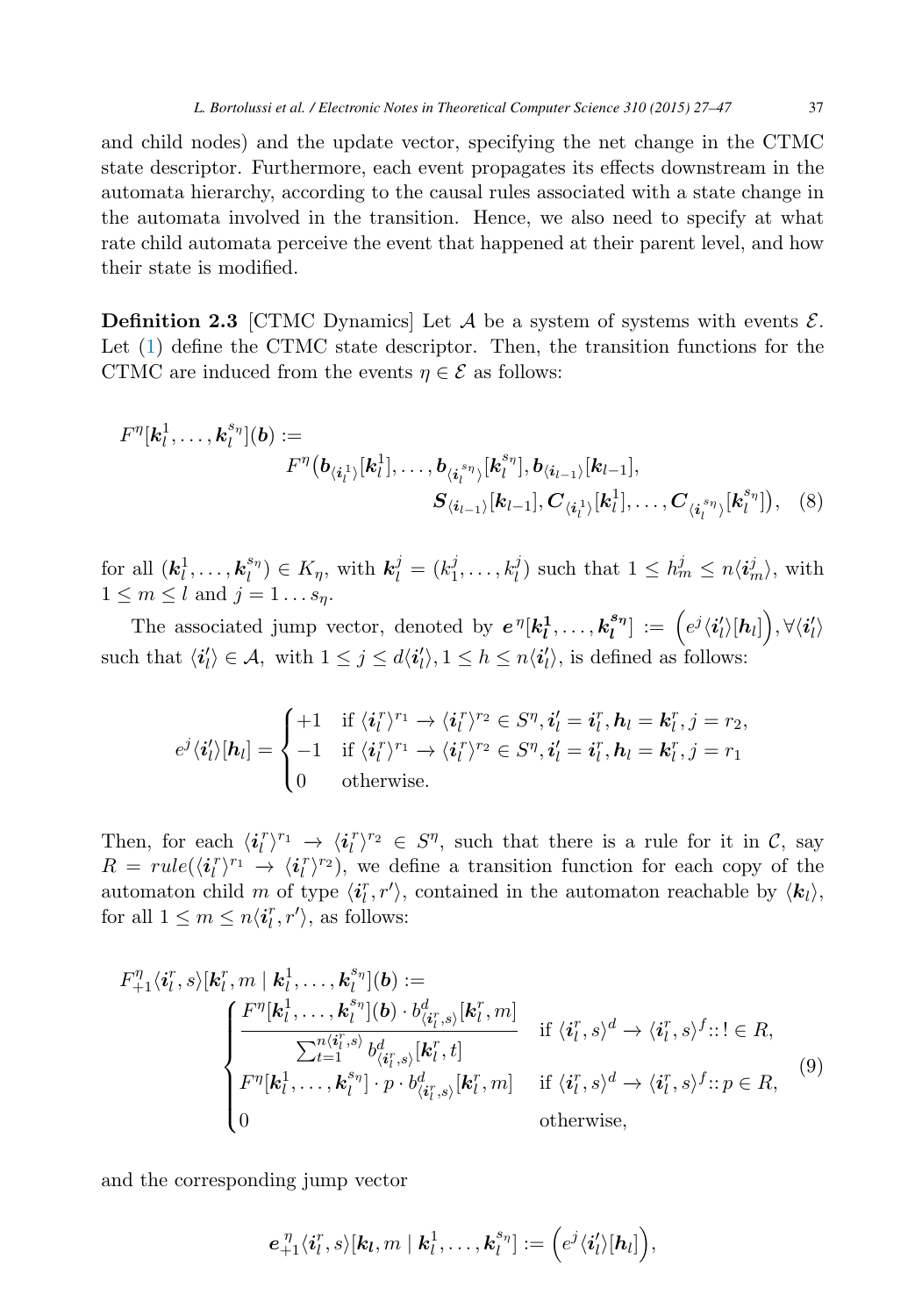with components

$$
e^{j}\langle \mathbf{i}'_{l}\rangle[\mathbf{h}_{l}]=\begin{cases}+1 & \text{if } \langle \mathbf{i}^{r}_{l},s\rangle^{d} \rightarrow \langle \mathbf{i}^{r}_{l},s\rangle^{f} \in R, j=d, \mathbf{i}'_{l}=\langle \mathbf{i}^{r}_{l},s\rangle, \mathbf{h}_{l}=\langle \mathbf{k}^{r}_{l},m\rangle\\-1 & \text{if } \langle \mathbf{i}^{r}_{l},s\rangle^{d} \rightarrow \langle \mathbf{i}^{r}_{l},s\rangle^{f} \in R, j=f, \mathbf{i}'_{l}=\langle \mathbf{i}^{r}_{l},s\rangle, \mathbf{h}_{l}=\langle \mathbf{k}^{r}_{l},m\rangle\\0 & \text{otherwise}.\end{cases}
$$

Equation [\(8\)](#page-10-0) represents an *instance* of the transition function to describe the behaviour of a specific tuple of automata participating in the event. It depends on the local state of the automata involved, cf. [\(4\)](#page-9-0), and on the state of its parent, which is reached by removing the last element of the position vector  $\mathbf{k}_l$ ; the rate may also depend on the automaton's siblings, cf. [\(5\)](#page-9-0). Note that, by definition, the siblings are those that can be found within the automaton's parent, i.e., within the specific copy where the automaton lives. As discussed, the dependence on the siblings' state is through the total population of automata in a given local state, cf. [\(6\)](#page-9-0). Finally, the rate may be dependent on the automata's children in a similar manner. Equation [\(9\)](#page-10-0) considers the impact on the children. If only one child in a given state is moved, then the rate is adjusted by dividing it by the total number of children. Hence, we are assuming that one child is selected uniformly at random to be updated (this is justified by the assumption of indistinguishability). If each child is selected to move with probability  $p$ , then each child sees a fraction  $p$  of the total rate.

**Example 1 (continued)** *Let us apply the above definitions to our running example. It holds that*

$$
F^{\alpha}[1,1](\boldsymbol{b}) = \lambda_{\alpha} b^{1} \langle 1 \rangle [1] b^{1} \langle 2 \rangle [1],
$$
  

$$
F^{\alpha}[2,1](\boldsymbol{b}) = \lambda_{\alpha} b^{1} \langle 1 \rangle [2] b^{1} \langle 2 \rangle [1],
$$

*reflecting the possibility of the only copy of automaton*  $\langle 2 \rangle$  to interact with either of *the two copies of automaton*  $\langle 1 \rangle$ . Using the same ordering as in  $\langle 2 \rangle$  for the state *descriptor, these two functions give rise to jump vectors equal to*

$$
\big(-1,+1,0,0,0,0,0,0,0,0,0,0,-1,+1\big)
$$

*and*

$$
\big(0,0,0,0,0,0,-1,+1,0,0,0,0,-1,+1\big),
$$

*respectively.*

*Because of the casual map [\(3\)](#page-8-0),*  $\alpha$  *has an impact on the child automata*  $\langle 1, 1 \rangle$ . *For instance, the functions*

$$
F_{+1}^{\alpha}(1,1)[1,1 | 1,1](\boldsymbol{b}) = \lambda_{\alpha}b^{1}(1)[1]b^{1}(2)[1]\frac{b^{1}(1,1)[1,1]}{b^{1}(1,1)[1,1] + b^{1}(1,1)[1,2]}
$$

*and*

$$
F_{+1}^{\alpha}(1,1)[1,2 | 1,1](\boldsymbol{b}) = \lambda_{\alpha}b^{1}(1)[1]b^{1}(2)[1]\frac{b^{1}(1,1)[1,2]}{b^{1}(1,1)[1,1]+b^{1}(1,2)[1,2]}
$$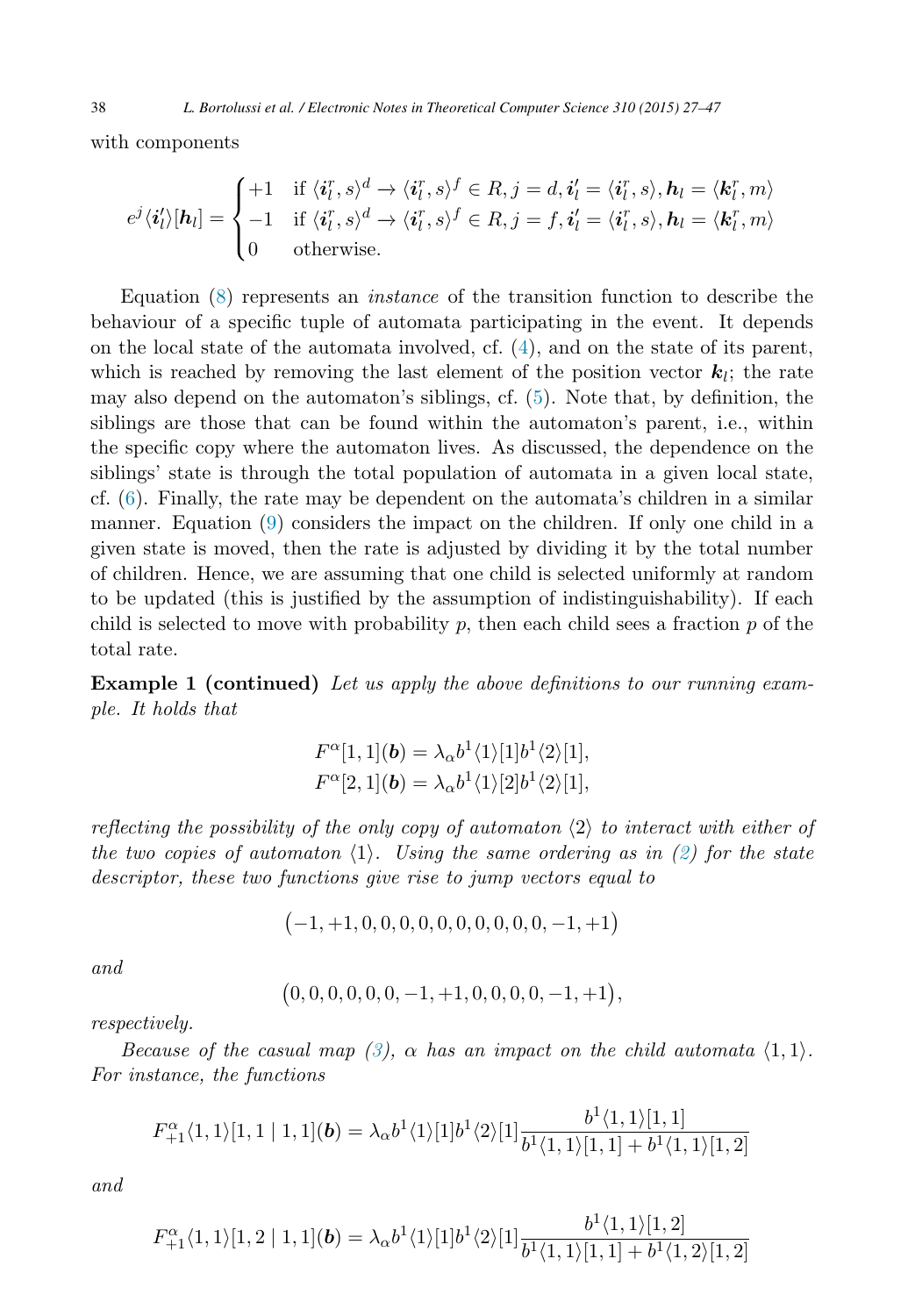<span id="page-12-0"></span>*give the rate at which each copy of*  $\langle 1, 1 \rangle$  *in the first copy of automaton*  $\langle 1 \rangle$  sees an  $\alpha$ -event. Analogous functions are defined for the second copy of  $\langle 1 \rangle$ . The respective *jump vectors are then*

$$
\big(0,0,-1,+1,0,0,0,0,0,0,0,0,0,0\big)
$$

*and*

$$
(0,0,0,0,-1,+1,0,0,0,0,0,0,0,0).
$$

### **3 Fluid Equations**

We now construct a set of differential equations providing a first order approximation of the average evolution of the CTMC. We will define this set of ODEs approximating the expectation of the state variables  $\mathbf{b} = (b^j \langle i_l \rangle [\mathbf{k}_l])$ . These variables, in fact, determine the population variables according to [\(6\)](#page-9-0). As the state variables **b** take values in  $\{0, 1\}$ , approximating the expectation corresponds to approximating the probability of a (random) automaton being in a given state. This is similar to the spatial mean field for Markovian agents considered in [\[6\]](#page-19-0), although here we provide a different derivation of the fluid approximation.

More specifically, the set of fluid ODEs is constructed, as customary [\[3\]](#page-19-0), using the drift vector, which describes the instantaneous average variation of system variables in a given state. For an arbitrary system of systems, the drift is defined by

$$
F(\boldsymbol{b}) := \sum_{\eta \in \mathcal{E}} \sum_{(\mathbf{k}_l^1, \dots, \mathbf{k}_l^{s\eta}) \in K_{\eta}} \left( e^{\eta} [\mathbf{k}_l^1, \dots, \mathbf{k}_l^{s\eta}] F^{\eta} [\mathbf{k}_l^1, \dots, \mathbf{k}_l^{s\eta}] (\boldsymbol{b}) + \sum_{r=1}^{s_{\eta}} \sum_{c=1}^{c \langle \mathbf{i}_l^r \rangle} \sum_{m=1}^{n \langle \mathbf{i}_l^r, c \rangle} e_{+1}^{\eta} \langle \mathbf{i}_l^r, c \rangle [\mathbf{k}_l, m \mid \mathbf{k}_l^1, \dots, \mathbf{k}_l^{s\eta}] F^{\eta}_{+1} \langle \mathbf{i}_l^r, c \rangle [\mathbf{k}_l^r, m \mid \mathbf{k}_l^1, \dots, \mathbf{k}_l^{s\eta}] (\boldsymbol{b}) \right)
$$
\n(10)

The summations in the drift equation take into account, for each transition  $\eta$ , all its possible instances at the level of interacting automata and all its possible impacts on their children.

Then, the fluid ODE equation is simply

$$
\frac{d\mathbf{b}(t)}{dt} = F(\mathbf{b}(t)).\tag{11}
$$

This equation can be seen as an approximate equation for the average of the CTMC. Indeed, the true equation for the average, as obtained from the Dynkin formula (see, for instance,  $[13]$ , is

$$
\frac{d\mathbb{E}[\boldsymbol{b}(t)]}{dt} = \mathbb{E}[F(\boldsymbol{b}(t))].
$$

Hence the fluid equation can be obtained by "pushing" the expectation inside the (generally non-linear) function  $F$ . This operation corresponds to a first-order approximation of the real equation [\[2,](#page-19-0)[7\]](#page-20-0). Approximate fluid estimates of performability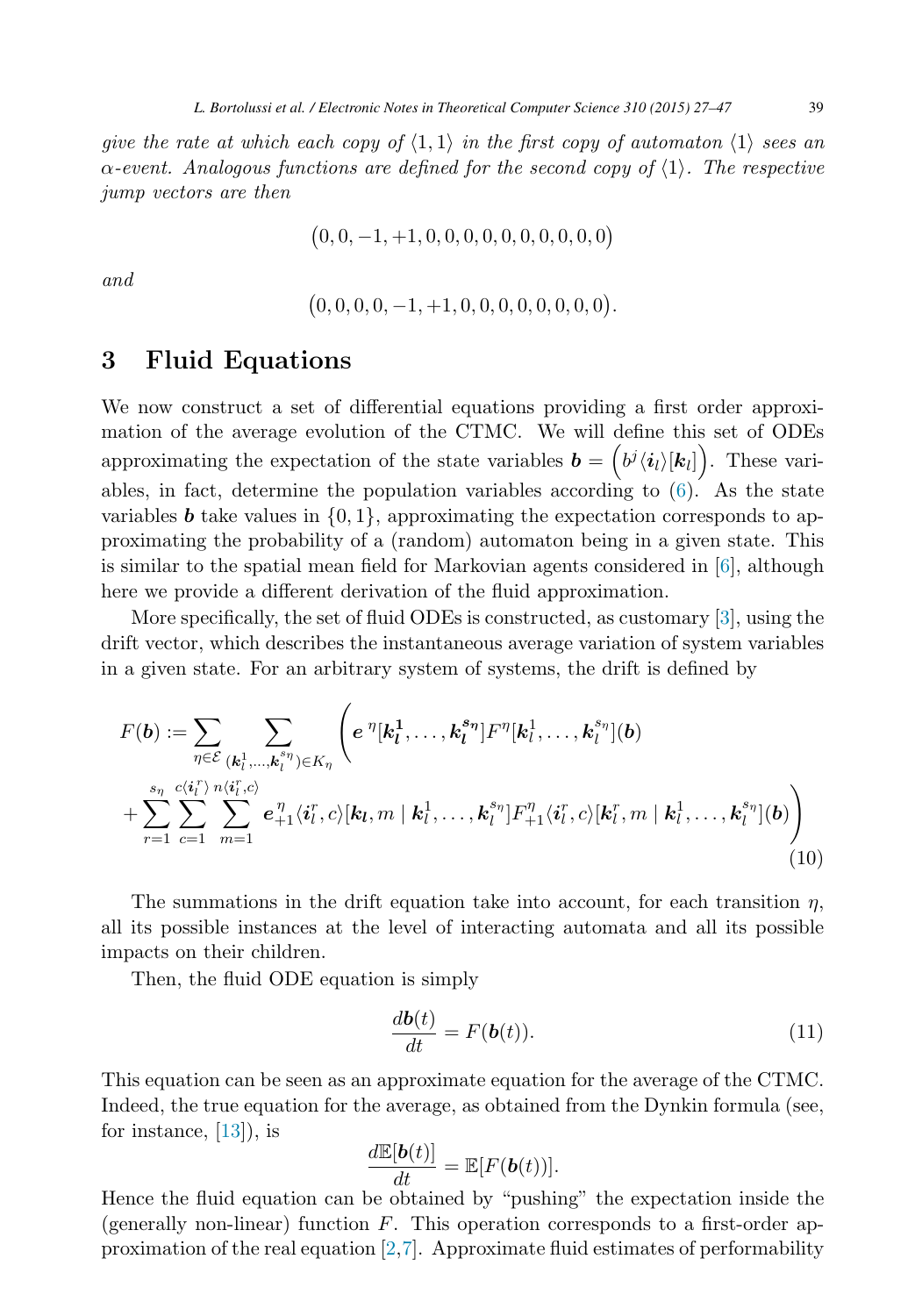measures can be expressed as appropriate deterministic functions (i.e., *rewards*) of the solutions of  $(11)$ , as discussed, for example, in  $[14]$ .

We stress here that this simple definition of the drift and of the fluid equation is possible because of the notation carefully introduced in the previous section.

**Example 1 (continued)** For the running example, let us assume that  $\alpha$  is the only *event defined. Then the system of ODEs corresponding to the example, expressed in components, is:* <sup>2</sup>

$$
\begin{aligned}\n\dot{b}^{1}\langle 1\rangle[1] &= -\lambda_{\alpha}b^{1}\langle 1\rangle[1]b^{1}\langle 2\rangle[1] \\
\dot{b}^{2}\langle 1\rangle[1] &= +\lambda_{\alpha}b^{1}\langle 1\rangle[1]b^{1}\langle 2\rangle[1] \\
\dot{b}^{1}\langle 1,1\rangle[1,1] &= -\lambda_{\alpha}b^{1}\langle 1\rangle[1]b^{1}\langle 2\rangle[1]\frac{b^{1}\langle 1,1\rangle[1,1]}{b^{1}\langle 1,1\rangle[1,1]+b^{1}\langle 1,1\rangle[1,2]} \\
\dot{b}^{2}\langle 1,1\rangle[1,1] &= +\lambda_{\alpha}b^{1}\langle 1\rangle[1]b^{1}\langle 2\rangle[1]\frac{b^{1}\langle 1,1\rangle[1,1]+b^{1}\langle 1,1\rangle[1,2]}{b^{1}\langle 1,1\rangle[1,2]} \\
\dot{b}^{1}\langle 1,1\rangle[1,2] &= -\lambda_{\alpha}b^{1}\langle 1\rangle[1]b^{1}\langle 2\rangle[1]\frac{b^{1}\langle 1,1\rangle[1,1]+b^{1}\langle 1,1\rangle[1,2]}{b^{1}\langle 1,1\rangle[1,2]} \\
\dot{b}^{2}\langle 1,1\rangle[1,2] &= +\lambda_{\alpha}b^{1}\langle 1\rangle[1]b^{1}\langle 2\rangle[1]\frac{b^{1}\langle 1,1\rangle[1,1]+b^{1}\langle 1,1\rangle[1,2]}{b^{1}\langle 1,1\rangle[1,2]} \\
\dot{b}^{2}\langle 1,1\rangle[2] &= +\lambda_{\alpha}b^{1}\langle 1\rangle[2]b^{1}\langle 2\rangle[1] \\
\dot{b}^{2}\langle 1\rangle[2] &= -\lambda_{\alpha}b^{1}\langle 1\rangle[2]b^{1}\langle 2\rangle[1] \\
\dot{b}^{2}\langle 1\rangle[2] &= +\lambda_{\alpha}b^{1}\langle 1\rangle[2]b^{1}\langle 2\rangle[1] \\
\dot{b}^{1}\langle 1,1\rangle[2,1] &= -\lambda_{\alpha}b^{1}\langle 1\rangle[2]b^{1}\langle 2\rangle[1]\frac{b^{1}\langle 1
$$

To show how to obtain a differential model with size (i.e. number of equations) independent of the number of instances of automata, let us compare, for instance, the equations  $\dot{b}^1\langle 1\rangle[1]$  and  $\dot{b}^1\langle 1\rangle[2]$ . Assuming that the initial conditions are such that  $b^1(1)[1](0) = b^1(1)[1](0)$ , it holds that the derivatives are equal at all future time points. By uniqueness of the solution, this implies that the two solutions are also equal. Thus it follows that one of the two equations can be removed. Moreover, this can be done systematically, by inspecting the definition of the drift and of the instance functions  $F^{\eta}$  and  $F^{\eta}_{+1}$ . We can easily see that, syntactically, the equations are the same for each tuple  $(k_l^1, \ldots, k_l^{s_l}) \in K_{\eta}$ . This readily implies

<sup>&</sup>lt;sup>2</sup> Where, for compactness, we use the notation  $\dot{b}$  for derivative.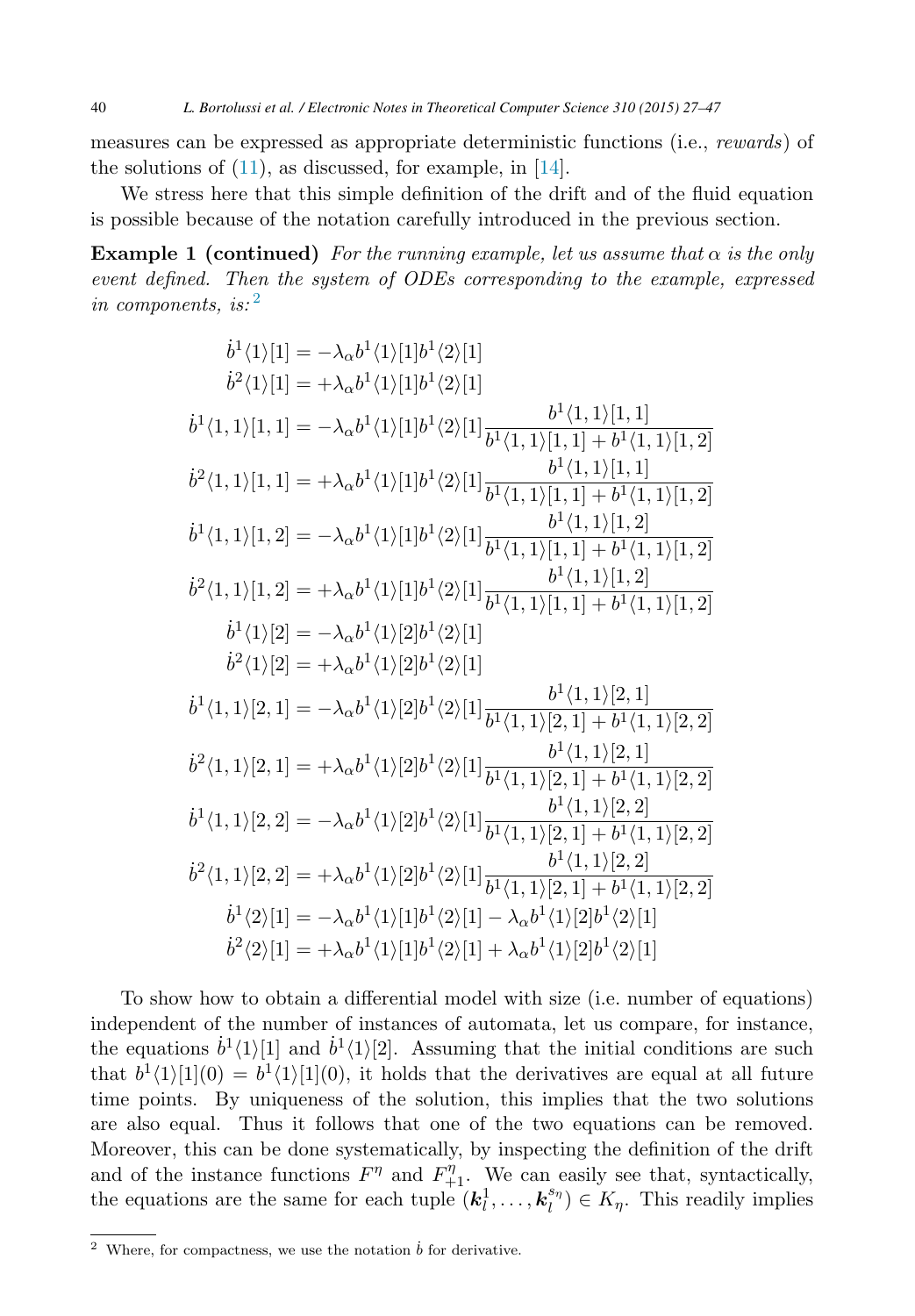<span id="page-14-0"></span>that the equation for the drift is invariant under any permutation of agents that is consistent with the class structure. In particular, the fluid equations (i.e. the derived ODEs) for two agents of the same class are syntactically the same. This observation can be readily turned into the following.

**Theorem 3.1** *Assume that for all*  $\langle i_l \rangle$ ,  $\mathbf{b} \langle i_l \rangle [\mathbf{k}_l](0) = \mathbf{b} \langle i_l \rangle [\mathbf{k}'_l](0)$  *for any two*  $\mathbf{k}'_l$ and  $\mathbf{k}_l$ , and that the solution of [\(11\)](#page-12-0) exists and is unique in [0, T]. *Then, it holds that, for all*  $t \in [0, T]$ 

$$
\mathbf{b}\langle\mathbf{i}_l\rangle[\mathbf{k}_l](t)=\mathbf{b}\langle\mathbf{i}_l\rangle[\mathbf{k'}_l](t).
$$

**Proof.** Sketch By invariance under permutation of agents of the same class, it follows that if *b* is *class invariant*, i.e.  $\boldsymbol{b}\langle\boldsymbol{i}_l\rangle[\boldsymbol{k}_l] = \boldsymbol{b}\langle\boldsymbol{i}_l\rangle[\boldsymbol{k}'_l]$ , for any  $\langle\boldsymbol{i}_l\rangle$ ,  $\boldsymbol{k}_l$ ,  $\boldsymbol{k}'_l$ , then

$$
F_{\langle i_l \rangle [\boldsymbol{k}_l]}(\boldsymbol{b}) = F_{\langle i_l \rangle [\boldsymbol{k}'_l]}(\boldsymbol{b}),
$$

i.e. the vector field is also class invariant. It follows that, if *b* is class invariant, then so is  $\mathbf{b} + hF(\mathbf{b})$ . Fix  $h > 0$  and let  $\mathbf{x}(0) = \mathbf{b}(0)$ , and  $\mathbf{x}((k+1)h) = \mathbf{x}(kh) + F(\mathbf{x}(kh))$ . By an easy induction, we can establish that  $x(kh)$  is class invariant for any k. It follows that class invariance is preserved by the Euler integration scheme. Hence, by letting  $h \to 0$ , it is also preserved by ODE solutions.  $\Box$ 

The simplified equations can be constructed directly by modifying the template  $\sum_{i=1}^{n} \sum_{i=1}^{n} \sum_{j=1}^{n} \sum_{i=1}^{n} \sum_{j=1}^{n} \sum_{i=1}^{n} \sum_{j=1}^{n} \sum_{j=1}^{n} \sum_{j=1}^{n} \sum_{j=1}^{n} \sum_{j=1}^{n} \sum_{j=1}^{n} \sum_{j=1}^{n} \sum_{j=1}^{n} \sum_{j=1}^{n} \sum_{j=1}^{n} \sum_{j=1}^{n} \sum_{j=1}^{n} \sum_{j=1}^{n} \sum_{j=1}^{n} \sum_{j=1}^{n} \sum_{j=1}^{n}$ 

$$
F^{\eta}\langle \boldsymbol{i}_{l}^{j}\rangle(\hat{\boldsymbol{b}}) := \prod_{r \neq j, r=1}^{s_{\eta}} n \langle \boldsymbol{i}_{l}^{r}\rangle F^{\eta}\Big(\hat{\boldsymbol{b}}\langle \boldsymbol{i}_{l}^{1}\rangle, \ldots, \hat{\boldsymbol{b}}\langle \boldsymbol{i}_{l}^{k_{\eta}}\rangle, \hat{\boldsymbol{b}}\langle \boldsymbol{i}_{l-1}\rangle, \boldsymbol{S}\langle \boldsymbol{i}_{l-1}\rangle, \boldsymbol{S}\langle \boldsymbol{i}_{l}^{1}\rangle, \ldots, \boldsymbol{S}\langle \boldsymbol{i}_{l}^{s_{\eta}}\rangle\Big).
$$
\n(12)

This new template equation is obtained summing over all possible siblings of an agent of class  $\langle i_l^j \rangle$ , using the assumption that agents involved in a synchronisation all belong to different classes. The multiplicative factor  $\left(\prod_{r\neq j,r=1}^{s_{\eta}} n\langle i_l^r\rangle\right)$  is the consequence of the fact that  $F^{\eta}[\mathbf{k}_l^1,\ldots,\mathbf{k}_l^{s_{\eta}}](\mathbf{b}(t)) = F^{\eta}[\tilde{\mathbf{k}}_l^1,\ldots,\tilde{\mathbf{k}}_l^{s_{\eta}}](\mathbf{b}(t))$  for all  $(k_l^1, \ldots, k_l^{s_{\eta}}) \neq (\tilde{k}_l^1, \ldots, \tilde{k}_l^{s_{\eta}})$  in  $K_{\eta}$ , and for each fixed agent of class  $\langle i_l^j \rangle$ , there are  $\left(\prod_{r \neq j, r=1}^{s_{\eta}} n \langle \boldsymbol{i}_{l}^{r} \rangle \right)$  instances of  $\eta$ .

### **4 Numerical Validation**

In this section we present some numerical validation of the fluid approximation scheme presented in the previous section.

#### *4.1 Model Description*

To illustrate our framework, let us consider a performability model of a system of systems with four automata classes arranged as follows. There are two top-level two-state automata,  $\langle 1 \rangle$  and  $\langle 2 \rangle$ , which represent the model of a computer and a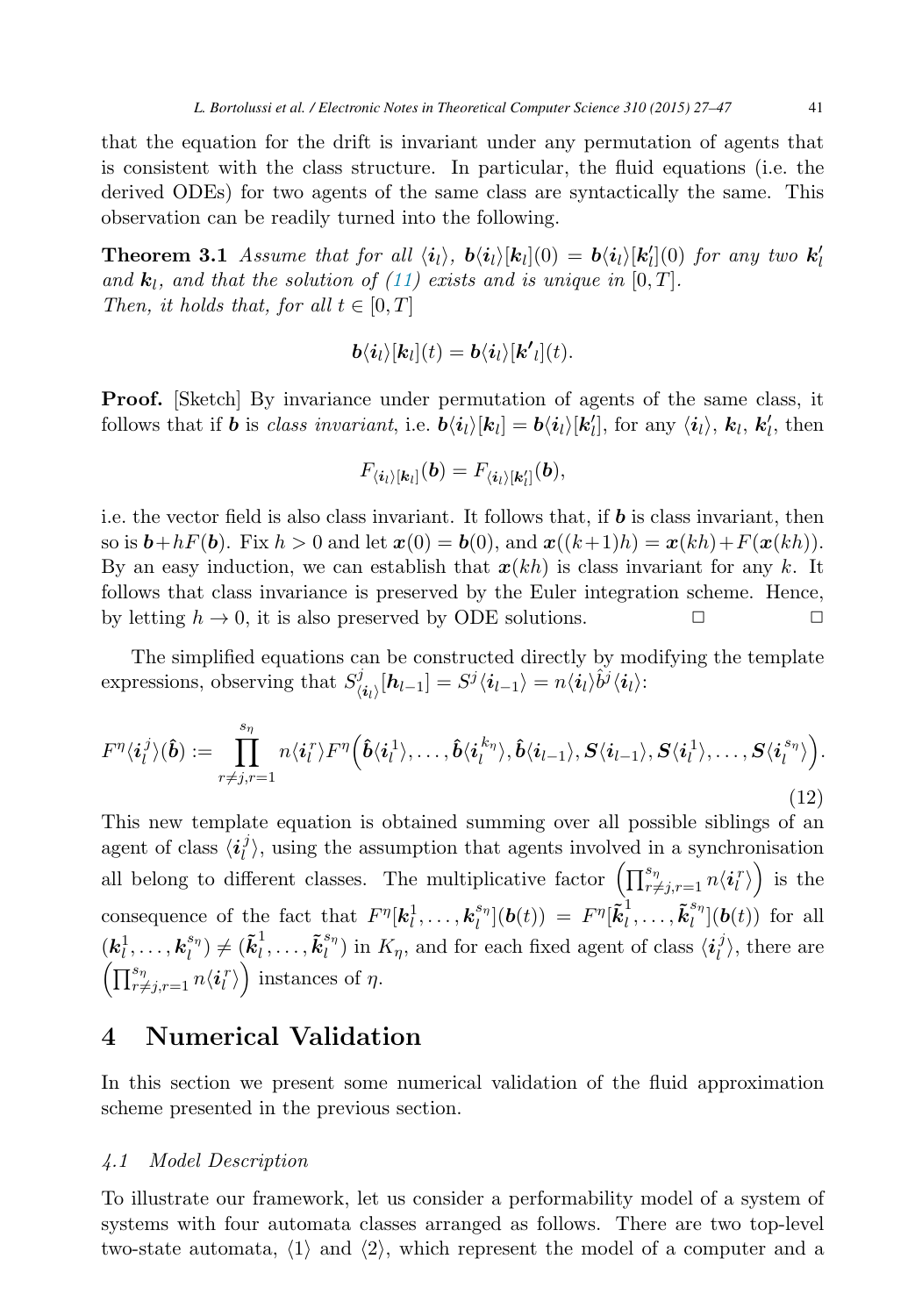|                                | Symbol Meaning | <i>Synchronisation set</i>                                                                                                                                                                      | Function                                                                                                                                                 |
|--------------------------------|----------------|-------------------------------------------------------------------------------------------------------------------------------------------------------------------------------------------------|----------------------------------------------------------------------------------------------------------------------------------------------------------|
| $\alpha_1$                     | Computer/user  | $S^{\alpha_1} = \{ \langle 1 \rangle^1 \to \langle 1 \rangle^1, \langle 2 \rangle^1 \to \langle 2 \rangle^2 \}$ $F^{\alpha_1} = \lambda_{\alpha_1} a^1 \langle 1 \rangle a^1 \langle 2 \rangle$ |                                                                                                                                                          |
| $\alpha$ <sub>2</sub>          | User delay     | $S^{\alpha_2} = \{ \langle 2 \rangle^2 \rightarrow \langle 2 \rangle^1 \}$                                                                                                                      | $F^{\alpha_2} = \lambda_{\alpha_2} a^2 \langle 2 \rangle$                                                                                                |
| $\alpha_3$                     | Thread/CPU     | $S^{\alpha_3} = \{ \langle 1, 1 \rangle^2 \rightarrow \langle 1, 1 \rangle^1$                                                                                                                   | $F^{\alpha_3} = \lambda_{\alpha_3} \frac{a^2 \langle 1,1 \rangle}{X^2 \langle 1,1 \rangle} \frac{a^1 \langle 1,2 \rangle}{X^1 \langle 1,2 \rangle} \chi$ |
|                                |                | $\langle 1,2\rangle^1 \rightarrow \langle 1,2\rangle^1$                                                                                                                                         | (where $\mathcal{X} = \min(X^2\langle 1, 1 \rangle, X^1\langle 1, 2 \rangle)$ )                                                                          |
| $\varphi_{\langle 1\rangle}$   |                | Computer failure $S^{\varphi_{\langle 1 \rangle}} = \{ \langle 1 \rangle^1 \rightarrow \langle 1 \rangle^2 \}$                                                                                  | $F^{\varphi_{\langle 1 \rangle}} = \lambda_{\varphi_{\langle 1 \rangle}} a^1 \langle 1 \rangle$                                                          |
| $\rho_{\langle 1 \rangle}$     |                | Computer repair $S^{\rho_{\langle 1 \rangle}} = {\langle \langle 1 \rangle^2 \rightarrow \langle 1 \rangle^1}$                                                                                  | $F^{\rho_{\langle 1 \rangle}} = \lambda_{\rho_{\langle 1 \rangle}} a^2 \langle 1 \rangle$                                                                |
| $\varphi_{\langle 1,1\rangle}$ | Thread failure | $S^{\varphi_{\langle 1,1\rangle}}=\{\langle 1,1\rangle^1\to\langle 1,1\rangle^3\}$                                                                                                              | $F^{\varphi_{\langle 1,1\rangle}} = \lambda_{\varphi_{\langle 1,1\rangle}} a^1 \langle 1,1\rangle$                                                       |
| $\rho_{\langle 1,1\rangle}$    | Thread repair  | $S^{\rho_{\langle 1,1\rangle}} = \{\langle 1,1\rangle^3 \rightarrow \langle 1,1\rangle^1\}$                                                                                                     | $F^{\rho_{\langle 1,1\rangle}} = \lambda_{\rho_{\langle 1,1\rangle}} a^3 \langle 1,1\rangle$                                                             |
| $\varphi_{\langle 1,2\rangle}$ | CPU failure    | $S^{\varphi_{\langle 1,2\rangle}} = \{\langle 1,2\rangle^1 \rightarrow \langle 1,2\rangle^2\}$                                                                                                  | $F^{\varphi_{\langle 1,2\rangle}} = \lambda_{\varphi_{\langle 1,2\rangle}} a^1 \langle 1,2\rangle$                                                       |
| $\rho_{\langle 1,2\rangle}$    | CPU repair     | $S^{\rho_{\langle 1,2\rangle}} = \{\langle 1,2\rangle^2 \rightarrow \langle 1,2\rangle^1\}$                                                                                                     | $F^{\rho_{\langle 1,2\rangle}} = \lambda_{\rho_{\langle 1,2\rangle}} a^2 \langle 1,2\rangle$                                                             |

Table 1

Model equations. The parameters  $\lambda_{\beta}$ , for all symbols  $\beta$  are given positive reals.

user, respectively. Each computer has two automata children  $\langle 1, 1 \rangle$  and  $\langle 1, 2 \rangle$ , which model software threads and CPUs respectively. Users interact with computers by issuing requests, interposing some think time between successive requests. Whenever a request arrives, a thread is acquired which is triggered to execute on a CPU. When execution is finished, the thread becomes idle again and ready to serve another request. Computers, threads, and CPUs may be subject to failure, which is intended to be a logical fault that can be recovered after some time. Formally, we describe the overall model with the automata given by

$$
\langle 1 \rangle^1 \rightarrow \langle 1 \rangle^1, \qquad \langle 1 \rangle^1 \rightarrow \langle 1 \rangle^2, \qquad \langle 1 \rangle^2 \rightarrow \langle 1 \rangle^1, \n\langle 2 \rangle^1 \rightarrow \langle 2 \rangle^1, \qquad \langle 2 \rangle^2 \rightarrow \langle 1 \rangle^1, \n\langle 1, 1 \rangle^1 \rightarrow \langle 1, 1 \rangle^2, \qquad \langle 1, 1 \rangle^1 \rightarrow \langle 1, 1 \rangle^3, \n\langle 1, 1 \rangle^2 \rightarrow \langle 1, 1 \rangle^1, \qquad \langle 1, 1 \rangle^3 \rightarrow \langle 1, 1 \rangle^1 \n\langle 1, 2 \rangle^1 \rightarrow \langle 1, 2 \rangle^1, \qquad \langle 1, 2 \rangle^1 \rightarrow \langle 1, 2 \rangle^2, \qquad \langle 1, 2 \rangle^2 \rightarrow \langle 1, 2 \rangle^1.
$$

The events are specified in Table 1. Computer/user interaction is defined according to the law of mass action, which has been used to model connectivity by means of wireless networks [\[16\]](#page-20-0). The states labelled 1 in the automata  $\langle 1 \rangle$  and  $\langle 2 \rangle$  are therefore assumed to be the operational states where the interaction is possible. The causal map

$$
\langle 1 \rangle^1 \to \langle 1 \rangle^1 \Rightarrow \langle 1, 1 \rangle^1 \to \langle 1, 1 \rangle^2 :: !
$$

models that, upon a computer/user interaction, one thread that is initially idle (state  $\langle 1, 1 \rangle^1$ ) starts processing on one CPU, by moving to state  $\langle 1, 1 \rangle^2$ . After a user issues a request it moves into state  $\langle 2 \rangle^2$ , where it stays with an average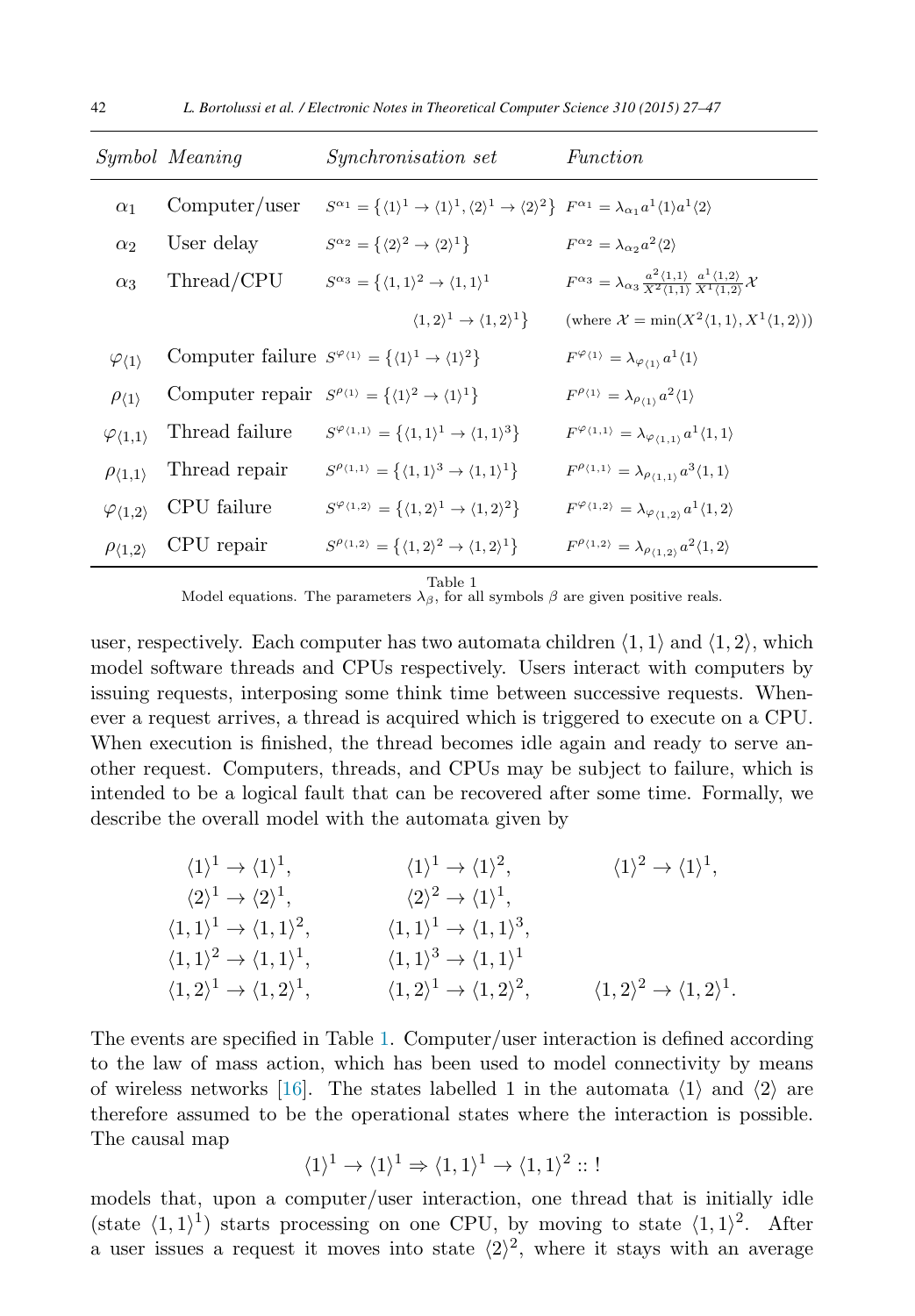*L. Bortolussi et al. / Electronic Notes in Theoretical Computer Science 310 (2015) 27–47* 43

<span id="page-16-0"></span>

| $b^1\langle 1\rangle$ |  |  | $b^1\langle 1,1\rangle$                                                                                                                                                                                                                                                                  |  | $b^2\langle 1,1\rangle$ |  | $b^1\langle 1,2\rangle$ |  | $b^1\langle 2\rangle$ |  |  |  |  |  |
|-----------------------|--|--|------------------------------------------------------------------------------------------------------------------------------------------------------------------------------------------------------------------------------------------------------------------------------------------|--|-------------------------|--|-------------------------|--|-----------------------|--|--|--|--|--|
|                       |  |  | Min Avg. Max Min Avg. Max Min Avg. Max Min Avg. Max Min Avg. Max                                                                                                                                                                                                                         |  |                         |  |                         |  |                       |  |  |  |  |  |
|                       |  |  | $\langle 0.01 \; 0.14 \; 3.18 \; \langle 0.01 \; 0.45 \; 13.40 \; \langle 0.01 \; 0.16 \; 7.57 \; \langle 0.01 \; 0.02 \; 0.27 \; \langle 0.01 \; 0.62 \; 20.61 \; 0.01 \; 0.02 \; 0.01 \; 0.02 \; 0.01 \; 0.02 \; 0.01 \; 0.02 \; 0.01 \; 0.02 \; 0.01 \; 0.02 \; 0.01 \; 0.02 \; 0.03$ |  |                         |  |                         |  |                       |  |  |  |  |  |

Table 2

Relative density errors between ODE solutions and simulation over 500 randomly generated models.

delay  $1/\lambda_{\alpha_2}$ . That is, we are modelling a closed workload of  $n\langle 2 \rangle$  users interposing independent delays. Thread/CPU interaction, modelled by event  $\alpha_3$ , is related by a dynamics consistent with a multi-server exponential queue with  $X^2\langle 1, 1 \rangle$ jobs and  $X^1(1,2)$  servers with individual service rate equal to  $\lambda_{\alpha3}$ . The fractions  $a^2\langle 1, 1\rangle / X^2\langle 1, 1\rangle$  and  $a^1\langle 1, 2\rangle / X^1\langle 1, 2\rangle$  indicate the probability that a specific pair of job/server  $a^2\langle 1, 1\rangle/a^1\langle 1, 2\rangle$  are involved. Failure and repair events are assumed to be independent. Notice that, for simplicity, threads are assumed not to fail while they are executing on the CPU (state  $\langle 1, 1 \rangle^2$ ), but only when they are idle (state  $\langle 1, 1 \rangle^1$ .

The aggregated ODE system, exploiting symmetries and multiplicities as in Equation  $(12)$ , is

$$
\dot{b}^{1}\langle 1 \rangle = -\lambda_{\alpha_{1}}b^{1}\langle 1 \rangle b^{1}\langle 2 \rangle - \lambda_{\varphi_{\langle 1 \rangle}}b^{1}\langle 1 \rangle + \lambda_{\rho_{\langle 1 \rangle}}b^{2}\langle 1 \rangle
$$
\n
$$
\dot{b}^{1}\langle 2 \rangle = -\lambda_{\alpha_{1}}b^{1}\langle 1 \rangle b^{1}\langle 2 \rangle + \lambda_{\alpha_{2}}b^{2}\langle 2 \rangle
$$
\n
$$
\dot{b}^{1}\langle 1, 1 \rangle = -\frac{\lambda_{\alpha_{1}}}{n\langle 1, 1 \rangle}b^{1}\langle 1 \rangle b^{1}\langle 2 \rangle - \lambda_{\varphi_{\langle 1, 1 \rangle}}b^{1}\langle 1, 1 \rangle
$$
\n
$$
+ \frac{\lambda_{\alpha_{3}}}{n\langle 1, 1 \rangle} \min(b^{2}\langle 1, 1 \rangle n\langle 1, 1 \rangle, b^{1}\langle 1, 2 \rangle n\langle 1, 2 \rangle) + \lambda_{\rho_{\langle 1, 1 \rangle}}b^{3}\langle 1, 1 \rangle
$$
\n
$$
\dot{b}^{2}\langle 1, 1 \rangle = -\frac{\lambda_{\alpha_{3}}}{n\langle 1, 1 \rangle} \min(b^{2}\langle 1, 1 \rangle n\langle 1, 1 \rangle, b^{1}\langle 1, 2 \rangle n\langle 1, 2 \rangle) + \frac{\lambda_{\alpha_{1}}}{n\langle 1, 1 \rangle}b^{1}\langle 1 \rangle b^{1}\langle 2 \rangle
$$
\n
$$
\dot{b}^{1}\langle 1, 2 \rangle = -\lambda_{\varphi_{\langle 1, 2 \rangle}}b^{1}\langle 1, 2 \rangle + \lambda_{\rho_{\langle 1, 2 \rangle}}b^{2}\langle 1, 2 \rangle
$$

with

$$
\dot{b}^2 \langle 1 \rangle = -\dot{b}^1 \langle 1 \rangle \n\dot{b}^2 \langle 2 \rangle = -\dot{b}^1 \langle 2 \rangle \n\dot{b}^3 \langle 1, 1 \rangle = -\dot{b}^1 \langle 1, 1 \rangle - \dot{b}^2 \langle 1, 1 \rangle \n\dot{b}^2 \langle 1, 2 \rangle = -\dot{b}^1 \langle 1, 2 \rangle.
$$

These last equations hold because of conservation of mass.

#### *4.2 Numerical Experiments*

To assess the quality of the approximation, a numerical investigation was conducted on 500 model instances with randomly generated population sizes and rate parameters. Specifically,  $n\langle 1 \rangle$ ,  $n\langle 2 \rangle$ ,  $n\langle 1, 1 \rangle$  were chosen randomly in the range  $1, \ldots, 10$ , whereas  $n(1, 2)$  was chosen in the range  $10, \ldots, 50$ , in order to model situations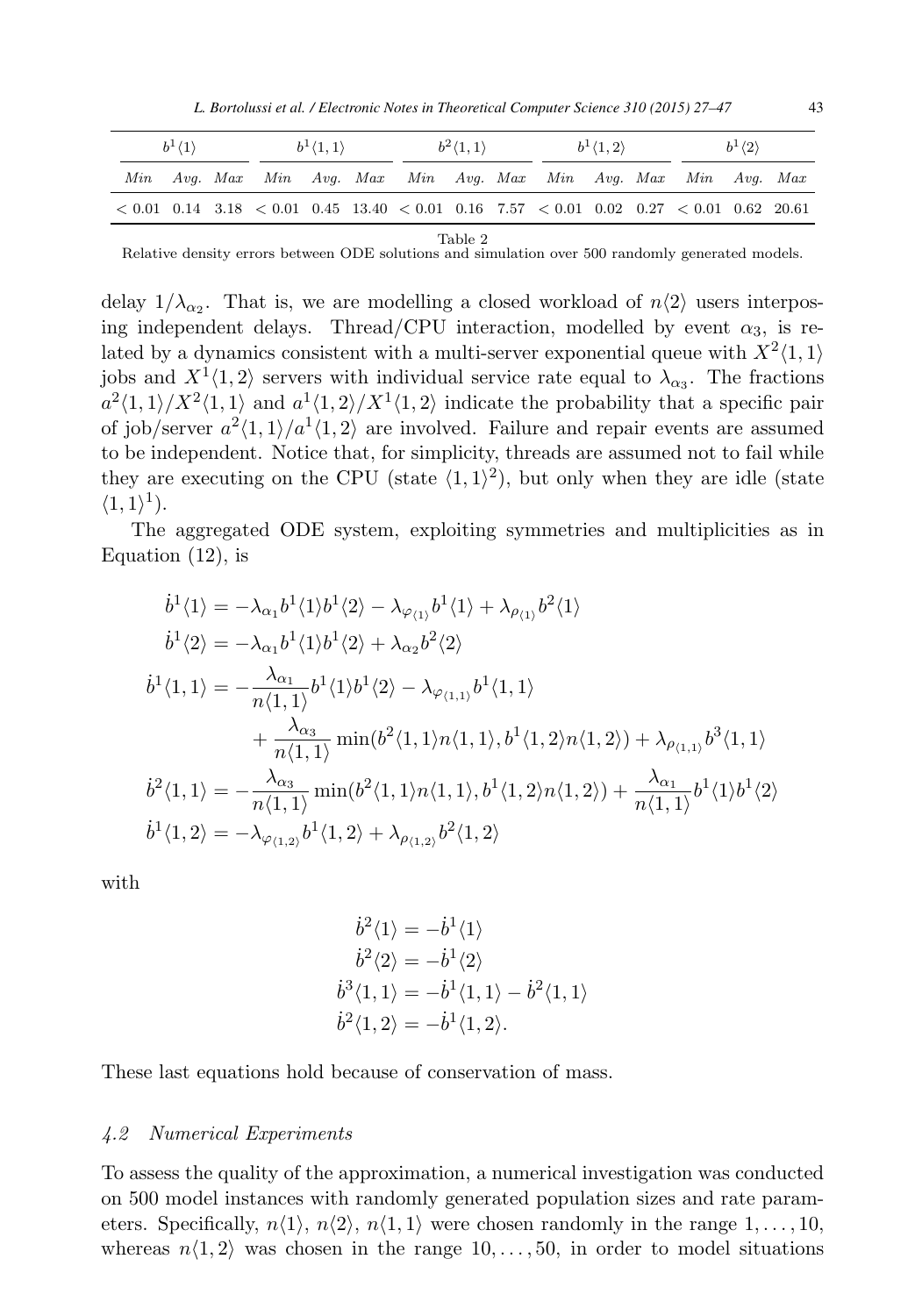<span id="page-17-0"></span>

Fig. 2. Scatter plot of total population versus speed-up for the validation dataset. The red line is the linear regression.

where there are on average more threads than processors in a computer. The parameter rates were drawn uniformly at random as follows:

$$
\begin{aligned} \lambda_{\alpha_1}, \lambda_{\alpha_3} &\in [0.01, 1], \\ \lambda_{\alpha_2}, \lambda_{\varphi_{\langle 1 \rangle}}, \lambda_{\varphi_{\langle 1, 1 \rangle}}, \lambda_{\varphi_{\langle 1, 2 \rangle}} &\in [0.001, 0.1], \\ \lambda_{\rho_{\langle 1 \rangle}}, \lambda_{\rho_{\langle 1, 1 \rangle}}, \lambda_{\rho_{\langle 1, 2 \rangle}} &\in [0.01, 0.50]. \end{aligned}
$$

Such a design of the parameter space ensured that the model was exercised under a variety of operating regimes, e.g., different workloads of users and different levels of utilisation of the CPUs and threads.

In these tests we focussed on the model's steady-state behaviour. We analysed the approximation error by comparing the estimates obtained by stochastic simulation of the CTMC (the large state spaces prevented us from performing numerical solution) against ODE numerical integration. Stochastic simulation was conducted with the method of batch means with 5% confidence level at 95% confidence interval. The ODEs were solved using the well-known Runge-Kutta scheme as implemented in Matlab 7.9.0 through the function ode45. As an estimate of equilibrium, each ODE system was solved until a time point T at which the Euclidean norm of the derivative  $||db(T)/dt||$  was less than 1E-8. Let  $O^j\langle i\rangle$  (resp.,  $S^j\langle i\rangle$ ) be the ODE (resp., simulation) estimate of the total population of automata of kind  $\langle i \rangle$  in local state  $j$  in equilibrium. The approximation error is defined as

Relative Density Error = 
$$
\frac{|O^j \langle \mathbf{i} \rangle - S^j \langle \mathbf{i} \rangle|}{n \langle \mathbf{i} \rangle} \times 100.
$$

The error statistics across all 500 models are reported in Table [2.](#page-16-0) As can be seen from the figures, the approximation is highly accurate in all cases, with a maximum error less than 20% and average errors less than 1%. We wish to point out that these results were obtained with relatively small population sizes, where mean-field approximations are known to perform less well. Even under these conditions, ODE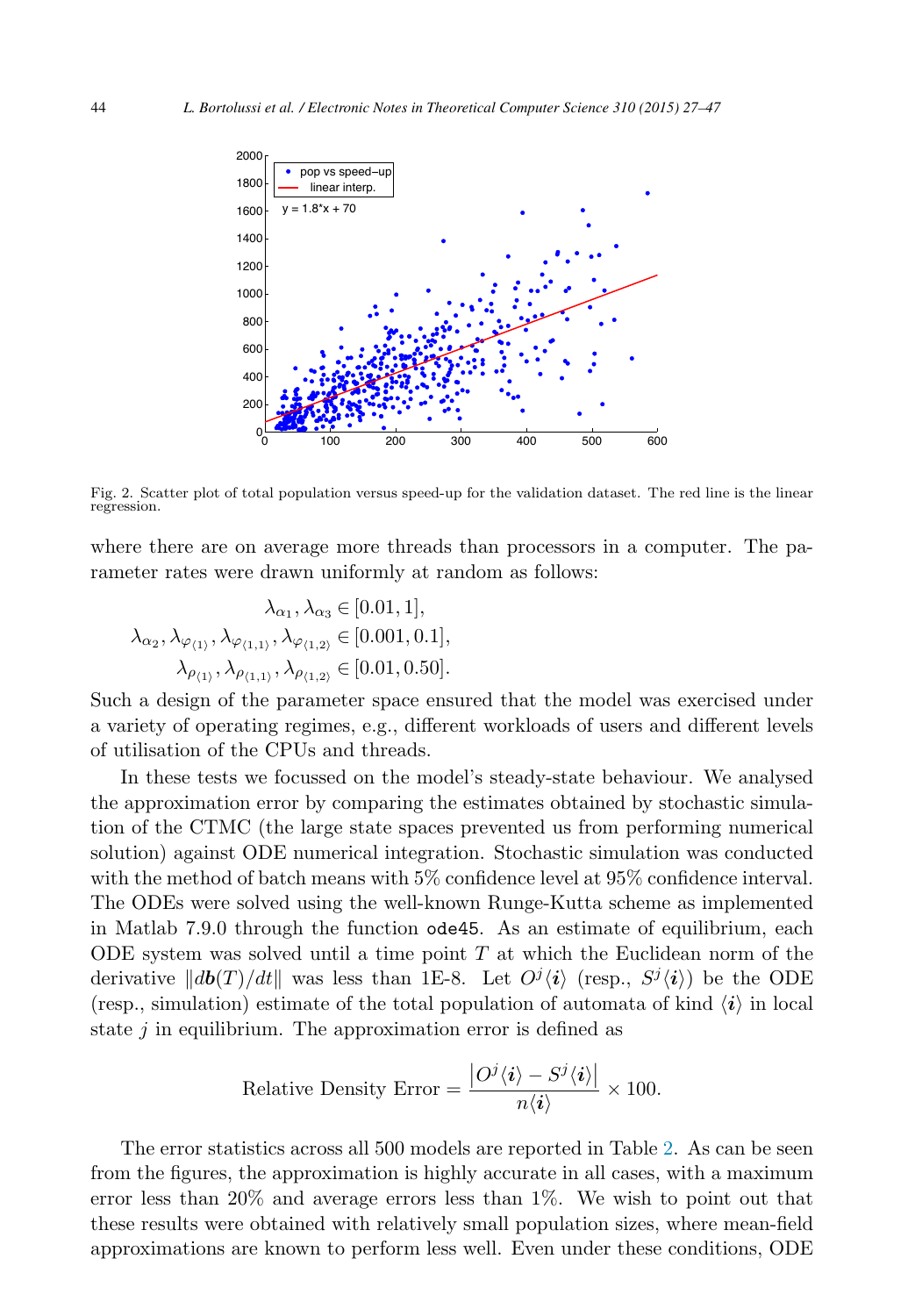<span id="page-18-0"></span>

|  |  | L. Bortolussi et al. / Electronic Notes in Theoretical Computer Science 310 (2015) 27–47 |  |  |  |  |  |
|--|--|------------------------------------------------------------------------------------------|--|--|--|--|--|
|--|--|------------------------------------------------------------------------------------------|--|--|--|--|--|

|       | Original  |     | New                |            |  |  |
|-------|-----------|-----|--------------------|------------|--|--|
| Model | Max Error |     | Speed-up Max Error | $Speed-up$ |  |  |
| 1     | 20.60     | 309 | 8.06               | 997        |  |  |
| 2     | 14.07     | 183 | 2.19               | 642        |  |  |
| 3     | 13.47     | 53  | 1.32               | 235        |  |  |
| 4     | 11.55     | 30  | 2.02               | 165        |  |  |

Table 3

Approximation errors and speed-ups of the 4 worst-behaving randomly generated models (columns labelled Original) against parameterisations with doubled automata populations (columns labelled New).

analysis turned out to be significantly faster to run. To study this, we measured the wall-clock execution times of ODE analysis and simulation on a machine equipped with an Intel Core i7 2.66 GHz with 8 GB RAM. Figure [2](#page-17-0) shows the speed-up versus the total population, exhibiting a linear trend that grows roughly as 1.8 of the population size. The minimum, average, and maximum speed-ups were found to be ca. 11, 422, and 2000, respectively.

In further experiments we tested the hypothesis that scaling up the population sizes leads to a decrease in the approximation errors, which would be consistent with the general behaviour of mean-field/fluid models. For this study, we considered those models with relative density errors greater than 10% (there were four such models amongst those considered in the original experiment) and repeated their analysis after doubling all the populations of all automata classes  $n\langle 1 \rangle$ ,  $n\langle 1, 1 \rangle$ ,  $n\langle 1, 2 \rangle$  and  $n\langle 2 \rangle$ .

Table 3 shows the maximum errors and the simulation/ODE speed-ups in the original parameterisation against those measured after doubling the automata populations. In all cases, a substantial decrease of the maximum errors can be noted, thus confirming our hypothesis. As for the speed-up, we remark that the ODE system is the same (specifically, it has 8 equations) but increasing automata populations makes simulation more expensive. In these models, we registered runtime slowdown by a factor of over three.

In conclusion, these results suggest that the quality of our fluid approximation is generally satisfactory already with relatively small automata populations, with a tendency to improve significantly with larger populations, where it becomes increasingly more convenient than stochastic simulation.

### **5 Conclusions**

In this paper we introduced an automata-based description of systems of systems, with automata contained in other automata. The dynamics of these automata is described by a set of Markovian transitions (in continuous time), with rates depending on the state of sibling automata, but also on the state of the parent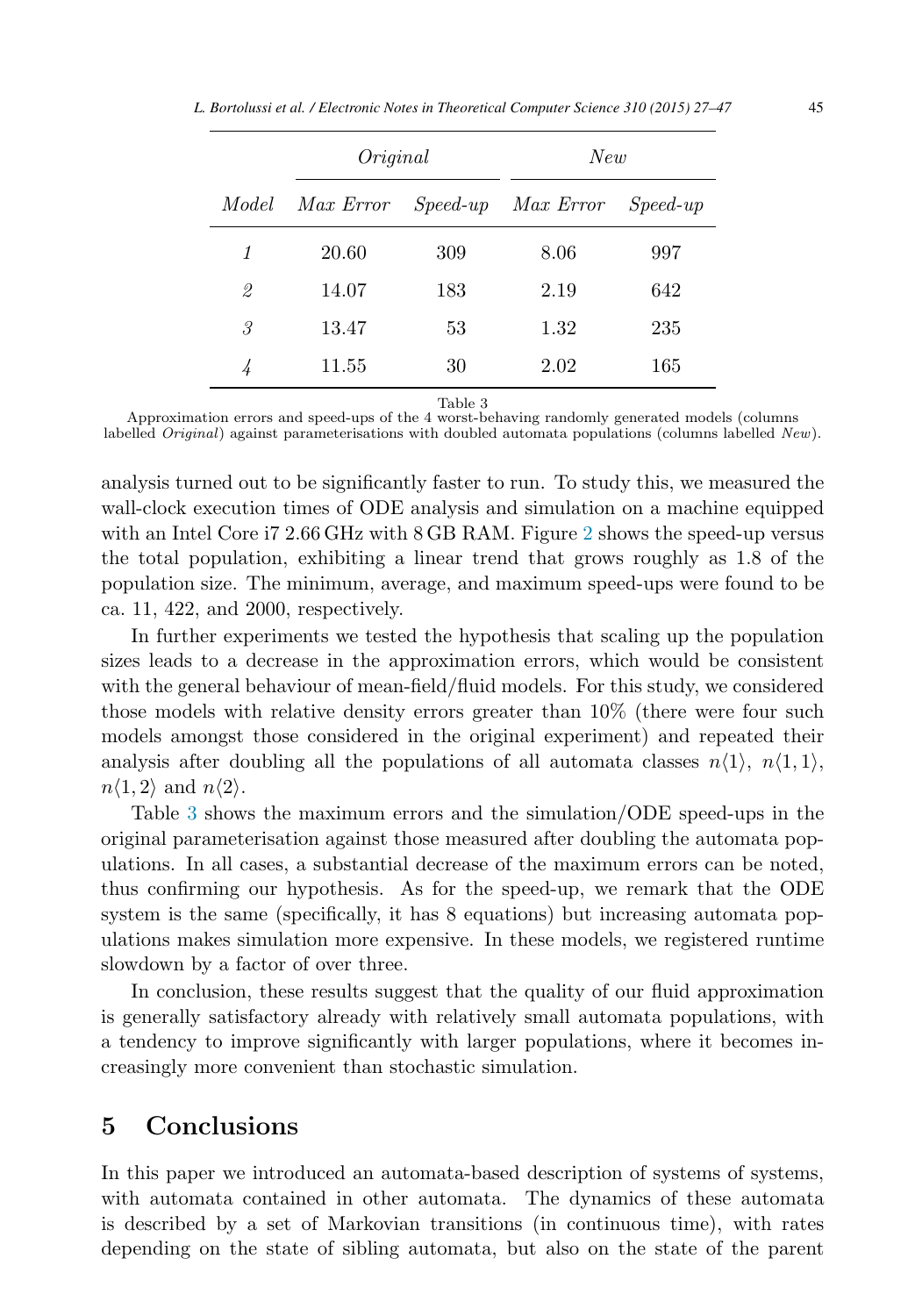<span id="page-19-0"></span>(downward influence) and of the child nodes (upward influence). Furthermore, causal maps allow us to specify how a transition at a given level can propagate its effect downwards in the containment hierarchy. We also provide a way to flatten a model, and construct a flattened CTMC. Then, we consider how to construct a fluid approximation of this flattened CTMC, and exploit the symmetry of the so-obtained ODEs to lump the fluid state space, reducing the number of equations from one equation per state of each different automata present in the model to one equation per state of each automata class. This reduction is polynomial in the population size and exponential in the nesting level and allows us to approximate efficiently the average of the process. We also discuss the quality of the approximation in a hierarchic model of a computer, showing a very good trade-off between accuracy and computational resources needed. Indeed, in the randomly generated models that we consider the lumped fluid analysis is at least an order of magnitude faster than a simulation based method, even for relatively small populations of computer and processes.

There are several directions for future work. An interesting area of applicability could be biological processes. but for this the model will need to be extended to explicitly treat birth and death events, in order to describe and investigate systems in which the populations of automata are not static throughout the life of the system. Second, we will consider how lumpability can be extended to higher-order moment approximations. Finally, we would like to lift convergence results for Markov population models to our setting of nested automata, for instance by studying which scaling of replica sizes leads to decrease in the approximation error.

### **Acknowledgement**

This work has been partially supported by the EU project QUANTICOL, 600708, by DFG project FEMPA, and by the project FRA-UNITS. The authors thank Stephen Gilmore for his assistance in preparing the paper.

### **References**

- [1] Bernardo, M. and R. Gorrieri, A tutorial on EMPA: A theory of concurrent processes with nondeterminism, priorities, probabilities and time, Theor. Comput. Sci. **202** (1998), pp. 1–54.
- [2] Bortolussi, L., On the approximation of stochastic concurrent constraint programming by master equation, ENTCS **220** (2008), pp. 163–180.
- [3] Bortolussi, L., J. Hillston, D. Latella and M. Massink, Continuous approximation of collective systems behaviour: a tutorial, Performance Evaluation **70** (2013), pp. 317–349.
- [4] Buchholz, P., A class of hierarchical queueing networks and their analysis, Queueing Systems **15** (1994), pp. 59–80.
- [5] Buchholz, P., An adaptive aggregation/disaggregation algorithm for hierarchical Markovian models, European Journal of Operational Research **116** (1999), pp. 545–564.
- [6] Cerotti, D., M. Gribaudo, A. Bobbio, C. Calafate and P. Manzoni, A markovian agent model for fire propagation in outdoor environments, in: Computer Performance Engineering - 7th European<br>Performance Engineering Workshop, EPEW 2010, Lecture Notes in Computer Science **6342** (2010), pp. 131–146.